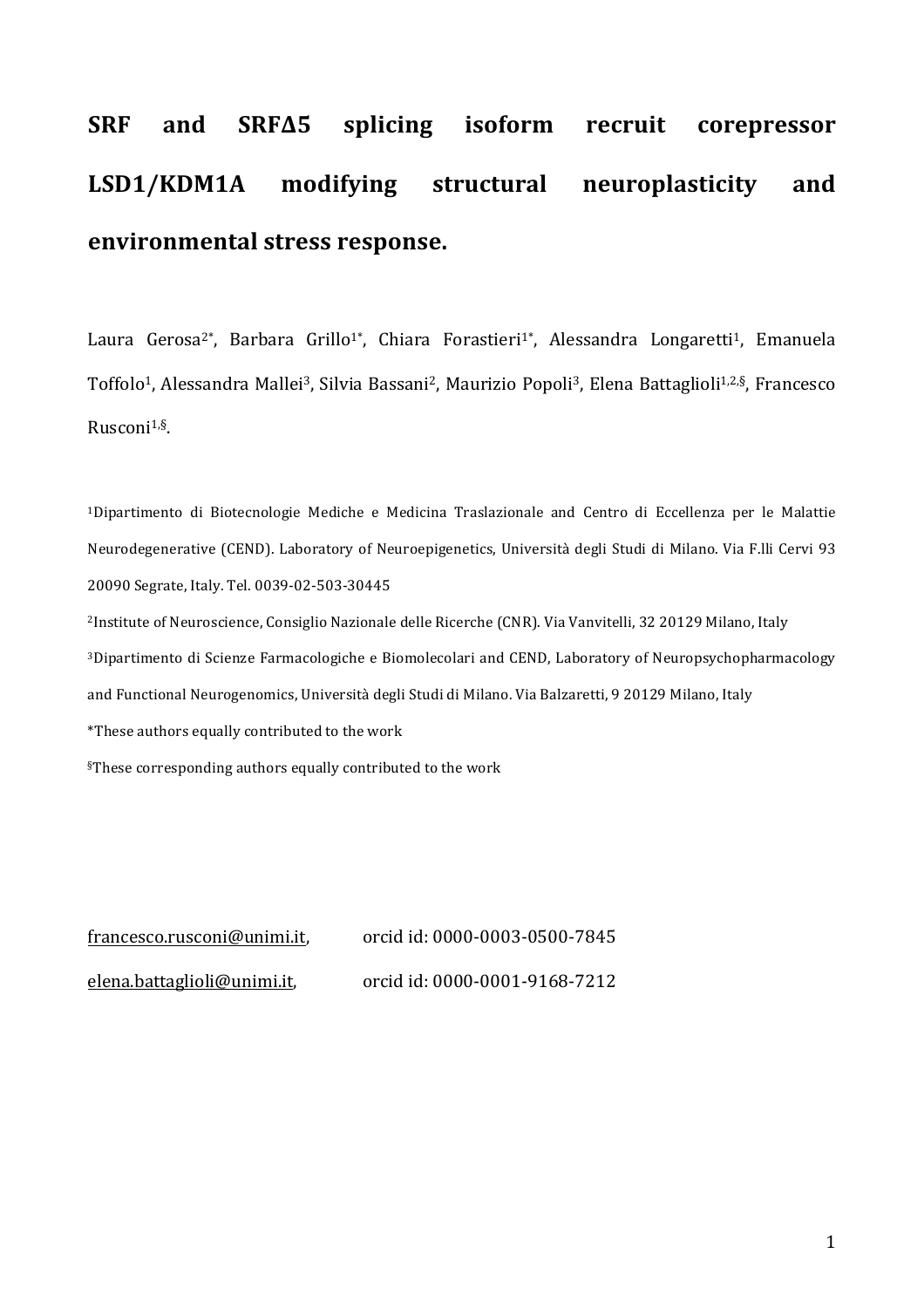#### **Abstract**

Ten to twenty percent of western countries population suffers from Major Depression Disorder (MDD). Stressful life events represent the main environmental risk factor contributing to the onset of MDD and other stress-related neuropsychiatric disorders. In this regard, investigating brain physiology of stress response underlying the remarkable individual variability in terms of behavioral outcome, may uncover stress-vulnerability pathways as a source of candidate targets for conceptually new antidepressant treatments. Serum Response Factor (SRF) has been addressed as a stress transducer via promoting inherent experience-induced *Immediate Early Genes* (*IEGs*) expression in neurons. However, in resting conditions, SRF also represents a transcriptional repressor able to assemble the core LSD1/CoREST/HDAC2 corepressor complex, including demethylase and deacetylase activities. We here show that dominant negative SRF splicing isoform lacking most part of the transactivation domain, namely SRFΔ5, owes its transcriptional repressive behavior to the ability of assembling LSD1/CoREST/HDAC2 corepressor complex meanwhile loosing its affinity for transcription-permissive cofactor ELK1. SRFΔ5 is highly expressed in the brain and developmentally regulated. In the light of its activity as negative modulator of dendritic spine density, SRFΔ5 increase along with brain maturation suggests a role in synaptic pruning. Upon acute psychosocial stress SRF $\Delta$ 5 isoform transiently increases its levels. Remarkably, when stress is chronically repeated a different picture occurs where SRF protein becomes stably upregulated in vulnerable mice but not in resilient animals. These data suggest a role for SRFΔ5 that is restricted to acute stress response, while positive modulation of SRF during chronic stress matches the criteria for stress vulnerability hallmark.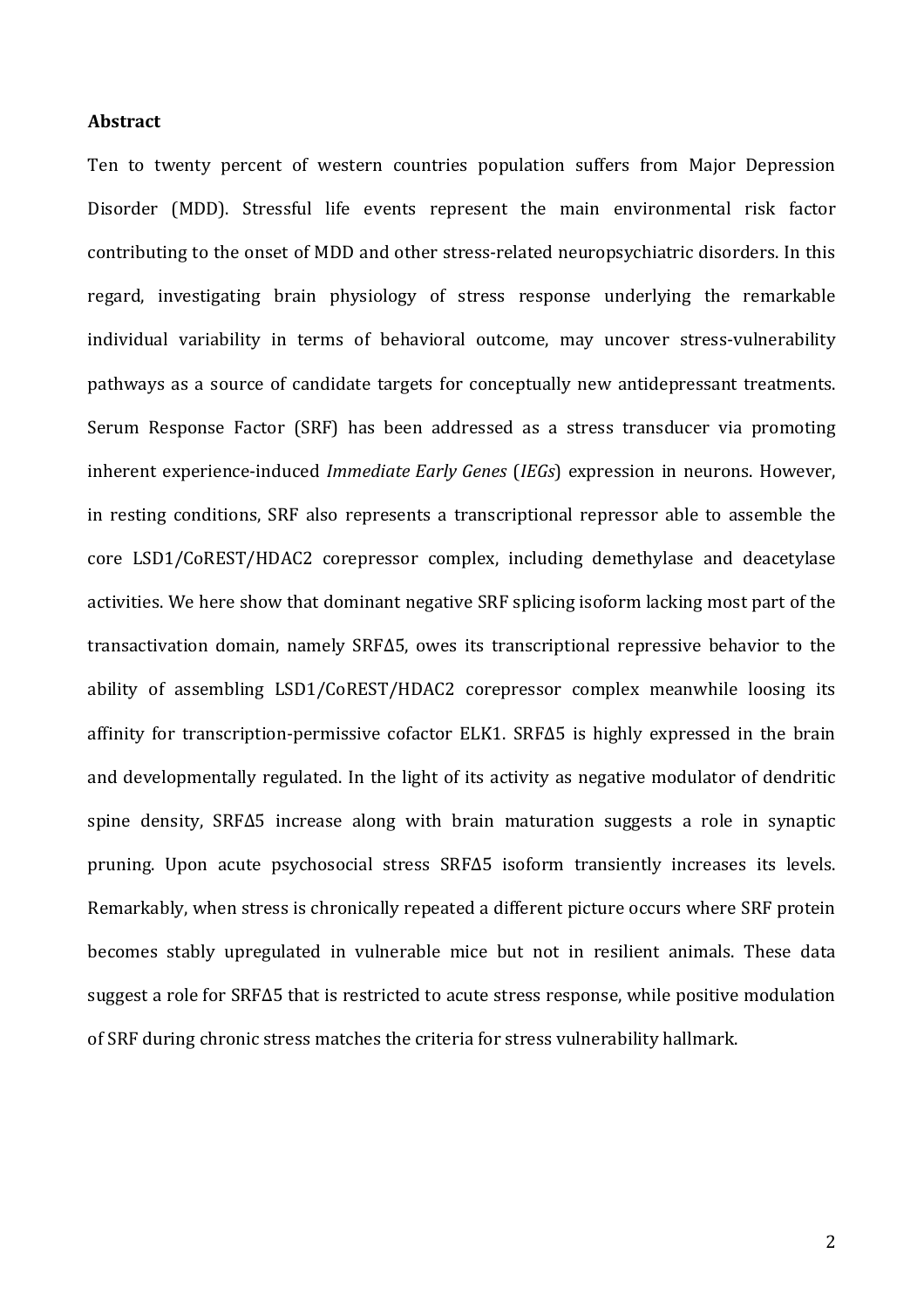# **Introduction**

Everyday life stress is a critical risk factor toward the onset of depression and mood disorders[1,2]. It is commonly accepted that psychosocial stress specifically elicits maladaptive structural neuronal responses in those susceptible individuals that undergo stress-induced depressive traits[3-8]. In particular, stress remodels dendritic arbor as well as spine shape and density in different brain areas including, but not limited to hippocampus, amygdala and prefrontal cortex thereby modifying neuron excitation thresholds[7]. Notably, these different areas undergo opposite structural changes in response to stress synergistically contributing to a thorough reshaping of affective cortico-limbic brain circuitry[6]. In general, maladaptive modifications of neuronal morphology represent a footprint of stressvulnerability; on the other side, resilient animals allostatically avoid the onset of stressinduced depressive traits via preserving *homeostatic adaptation mechanisms*[9-12]. These pathways are instrumental to protect against the negative effects of stress via activation of a specific transcriptional program -involving proper control of the Immediate Early Genes *(IEGs)*– and driving engagement of resiliency-related circuitry through dedicated modulation of neuronal structural plasticity[8,10,11,13-15]. A master integrator of the transcriptional program orchestrating *IEGs* expression in neurons in response to experience is the transcription factor Serum Response Factor (SRF)[16]. SRF has been also implicated in stress response as a mediator of neuronal adaptation underlying resilience to chronic Social Defeat Stress in the Nucleus Accumbens (NAc)[13]. Moreover, through activity-dependent control of several *IEGs*, featuring a Serum Responsive Element *(SRE)* at the level of genomic regulatory regions, SRF remodels neurons cytoarchitecture and morphology impinging on synaptic activity of stress-responsive circuitry, thereby modulating behavioral outcome[13,14]. SRF represents a versatile transcription factor because of its ability to promote transcription upon stimuli and to function as a repressor in resting conditions[17,18]. Consistently, we show that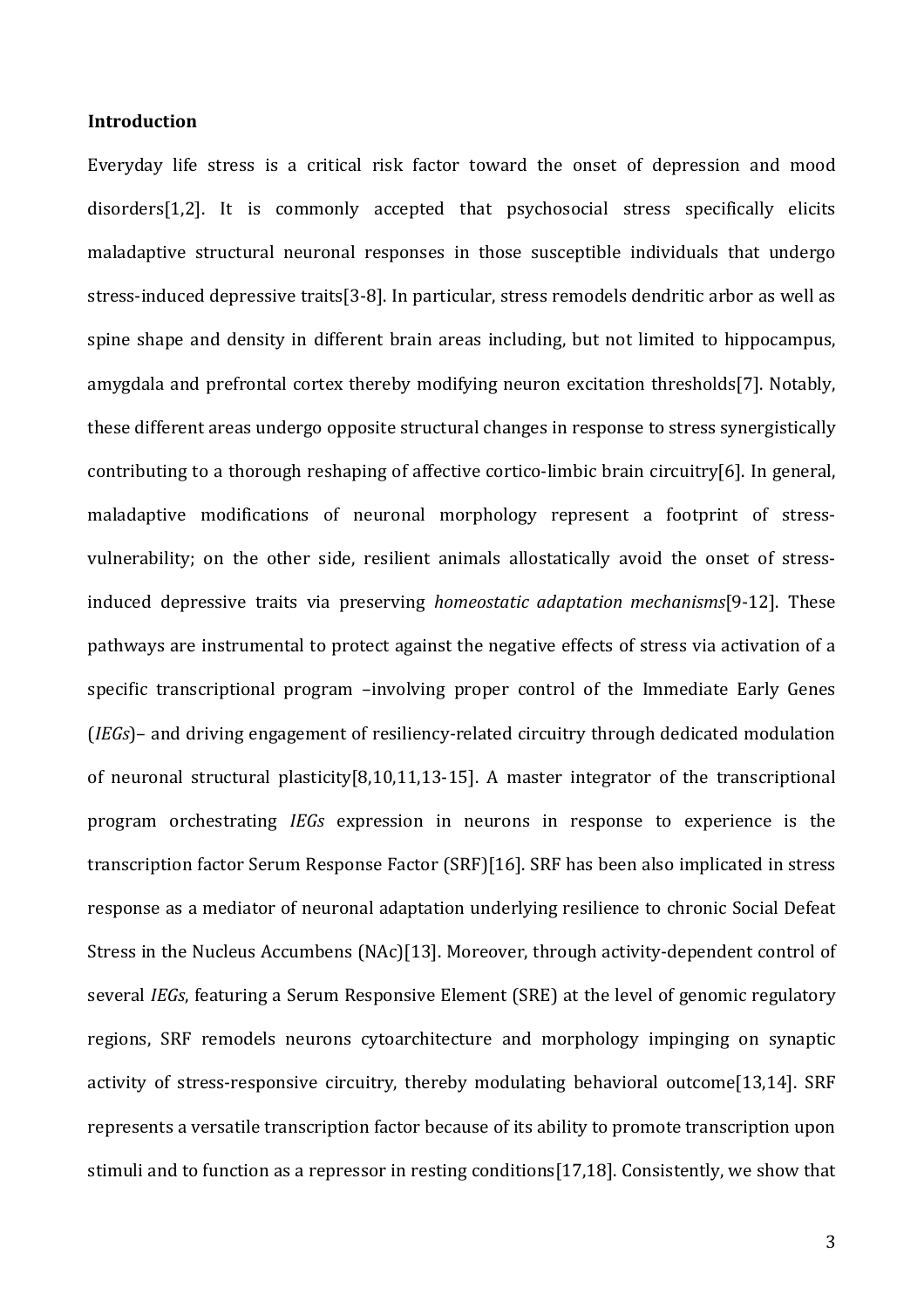SRF binds epigenetic corepressor Lysine Specific Demethylase 1 (LSD1/KDM1A) together with CoREST and HDAC2, thus recruiting at the IEGs promoters a core epigenetic corepressor complex that has already been shown to exert negative regulation of memory and synaptic plasticity in mice[19,20].

Interestingly, in the hippocampus a paradigm of psychosocial stress increases the availability of corepressor LSD1 through a transcriptional and splicing-based mechanism also involving downregulation of dominant negative neurospecific LSD1 isoform neuroLSD1[18]. It has been proposed that reduced IEGs expression in the hippocampus upon psychosocial stress concurs to resiliency via *homeostatic mechanisms*[18,20]. Acute stress-induced epigenetic modifications in the hippocampus to concur to restrain *IEG* transcription in response to further stressful experiences, a process that has been associated to maintaining stress-related plasticity and consequent memorization of the negative experience at an adaptive level[12,15,18,20]. Taking into account that most often, acute stress does not lead to long term psychobiologic and behavioral outcomes, learning molecular rules of acute stress response -likely desensitized via chronic stress-related allostatic overload- could represent a promising strategy to decipher molecular underpinnings of vulnerability[12]. In search for novel neurospecific modulators of *IEG* transcription in response to stress, we focused on transcription factor SRF. SRF includes three well-characterized functional domains, the MADS-box DNA binding domain, which is also involved in homodimerization, a transactivation domain located at the C-terminus of the protein that alone can activate transcription of a reporter gene[21] and a N-terminal portion where two distinct repressive domains were mapped and described as instrumental to restrain target transcription[21,22]. SRF has been indeed described to bind target DNA promoters in both basal conditions, behaving as a repressor when the IEGs are largely silenced, and upon serum-induced activity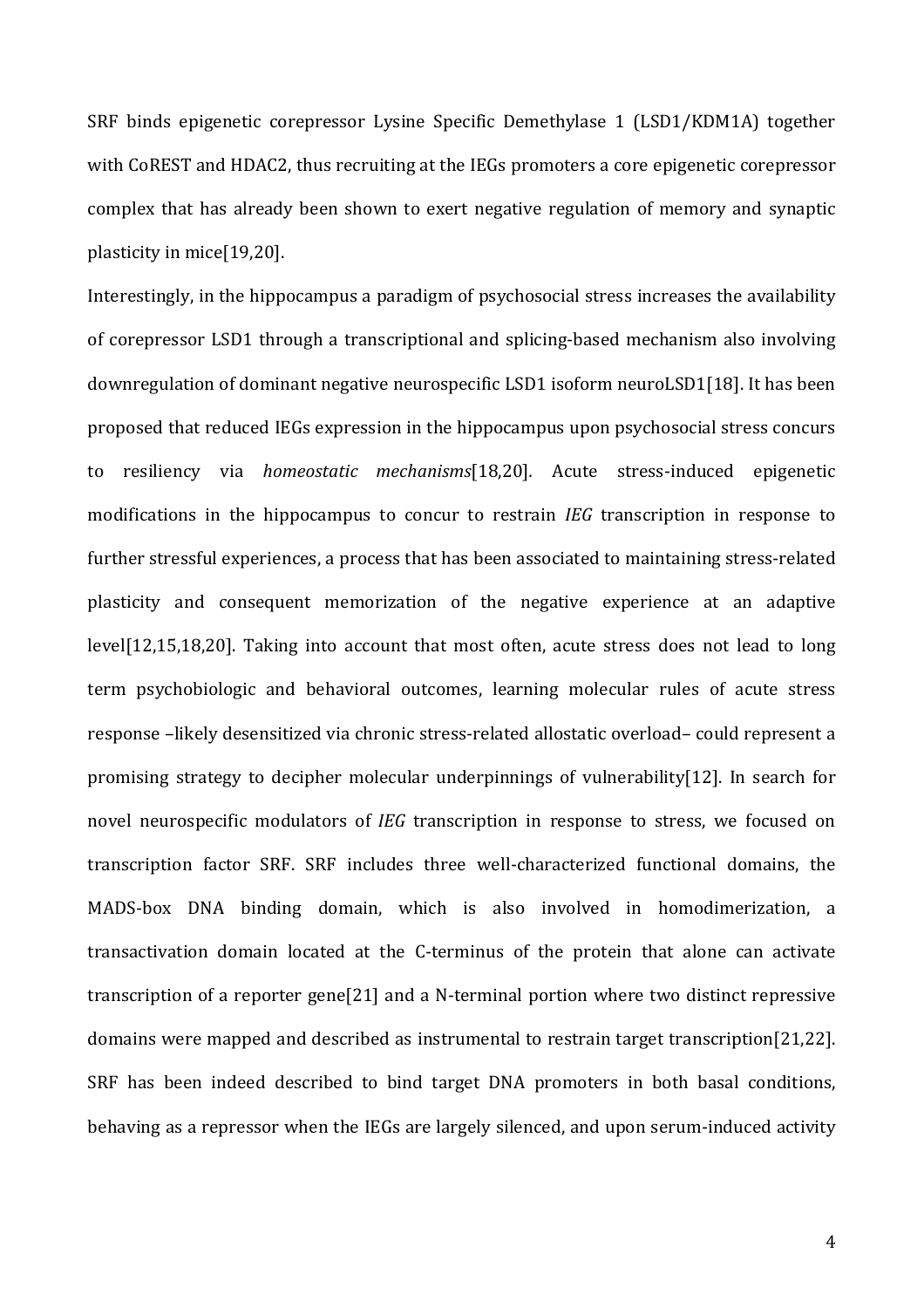(in proliferating cells) or neuronal activity in neurons, behaving as transcriptional activator [23-25].

It has been described that splicing mechanism leading to exon E5 skipping can regulate SRF function in the heart. The alternatively spliced isoform  $SRF\Delta5$  is a transcription factor lacking a substantial part of the C-terminal transactivation domain but retaining the ability to bind DNA. This splicing isoform antagonizes SRF function as transcriptional activator, acting as a potent repressor of SRF-dependent promoters[26]. In this work we outlined for the first time  $SRF\Delta5$  expression in mouse and human brain. In the hippocampus  $SRF\Delta5$  makes up a substantial amount of SRF protein isoforms, suggesting that alternative splicing may regulate SRF function in this brain area. Interestingly, both SRF and SRF $\Delta$ 5 bind the transcriptional corepressor complex LSD1/CoREST/HDAC2 via their shared N-terminal repressor domain, but relevantly, SRFΔ5 cannot bind ELK1, one of the most characterized positive SRF cofactor[27-29]. SRF mainly regulates morphostructural-relevant transcription and consistently SRF $\Delta$ 5 overexpression significantly reduces spine density in hippocampal neurons. We propose that positive and negative modulation of activity-evoked transcription via SRF and LSD1 together with their brain enriched splicing isoforms, potentially contributes to shaping psychosocial stress vulnerability.

# **Materials and methods**

*Protein Extraction, Western Blot and Immunoprecipitation.* Experiments were performed essentially as in[30,31]. Cultured cell lines or tissues were homogenized as described[32]. We performed immunoprecipitation experiments and western blot experiments with the following antibodies: anti-SRF (D71A9; Cell Signaling Technology); anti-myc (Abcam Ab9106); anti-LSD1 (C69G12; Cell Signaling Technology); anti-ELK1 (9182; Cell Signaling Technology); anti-Synaptophysin (D35E4, Cell Signaling Technology); anti-HDAC2 (ab7029,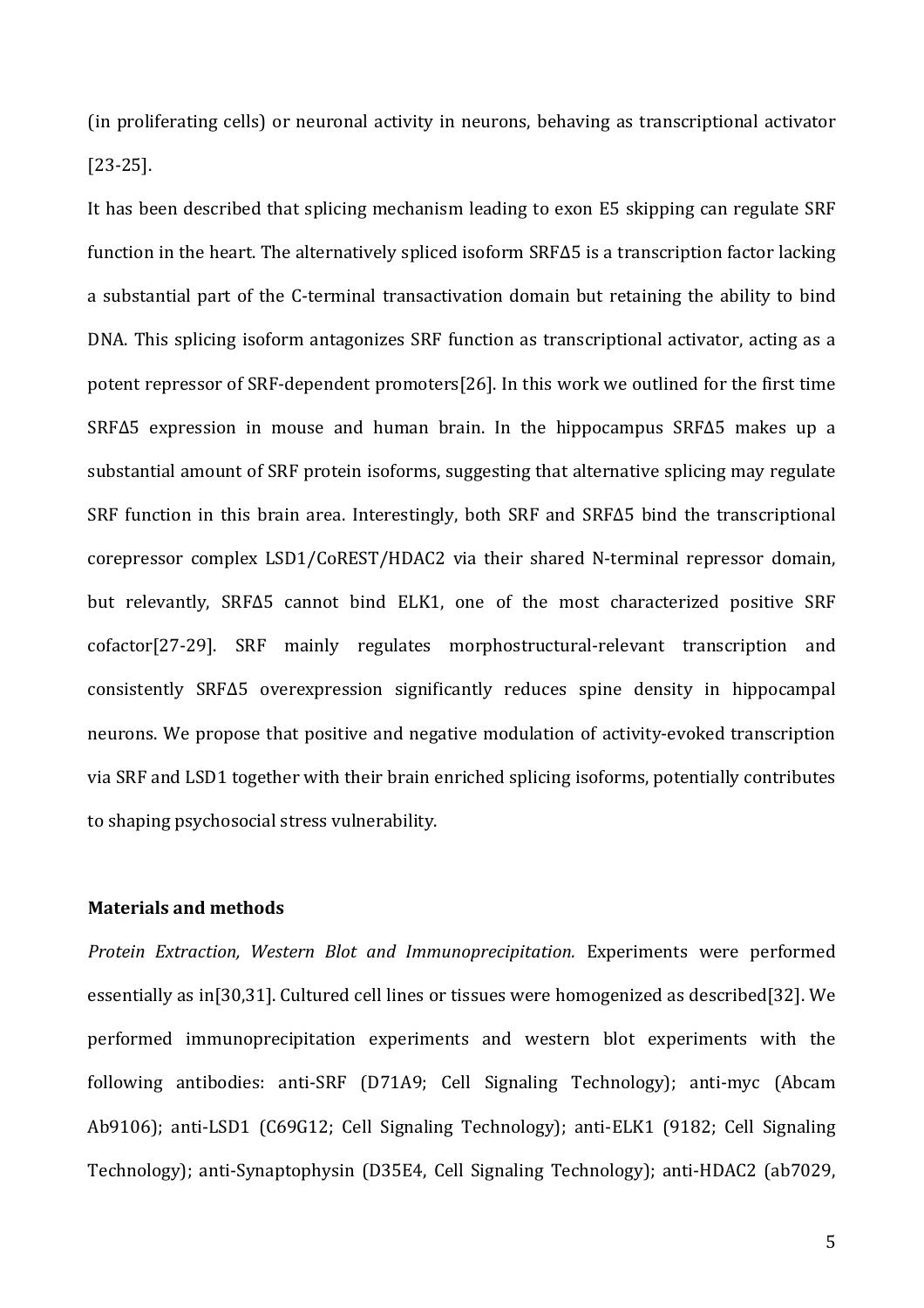Abcam), anti-CoREST (Merck Millipore); anti-β Actin (A2228; Sigma-Aldrich); anti-HA (sc-805; Santa Cruz Biotechnology); anti-HA-AC (sc-7392; Santa Cruz Biotechnology); normal mouse IgG-AC (sc-2343; Santa Cruz Biotechnology); goat anti-mouse IgG-HRP (Santa Cruz Biotechnology) and donkey anti-rabbit IgG horseradish (ECL).

Western blot analyses were carried out using Alliance Mini HD9 acquisition system and NineAlliance 1D software (Uvitec Cambridge, UK).

*GST Pull-Down.* Briefly, BL21 cells were CaCl<sub>2</sub>-transformed with pGEX-GST, pGEX-GST-hSRF, pGEX-GST-hSRF∆5, pGEX-GST-hSRF1-171-N-term, pGEX-GST-hSRF339-508-C-term and encoded GST-tagged proteins were expressed, batch purified by conjugation to Glutathione Sepharose 4B beads (GE Healthcare), and incubated over night with 2 months old male mice forebrain extracts obtained with a low stringency buffer. GST pull-down experiments were performed as  $in[33]$ 

*Plasmids.* For coimmunoprepitation experiments: pCGN-HA-hSRF∆5 was obtained from pCGN-HA-hSRF (Addgene, 11977) by site-specific mutagenesis using the Q5 Site-Directed Mutagenesis Kits (New England BioLabs, Massachusetts, USA); myc-hSRF and myc-hSRF∆5 were obtained by subcloning hSRF and hSRF∆5 into pcDNA3.1-myc/His (-). For GST Pulldown: pGEX-hSRF1-171 was obtained from pCGN-HA-hSRF by site-specific mutagenesis introducing a stop codon after amino acid 171 and then subcloning it into pGex plasmid; pGEX-hSRF339-508-C-term was generated by PCR using pCGN-HA-hSRF as template and cloned in XbaI site in pCGN-HA vector, introducing a NLS in frame with the coding sequence, and then subcloning it into pGEX plasmid.

For primary neurons transfection: myc-fused SRF and SRF∆5 (pCDNA3.1-myc/His-hSRF and pCDNA3.1-myc/His-hSRF∆5) were generated by PCR using pCGN-vectors as templates and cloned into expression vector pCDNA3.1-myc/His in the EcoRI and BamHI sites; pEGFP-N1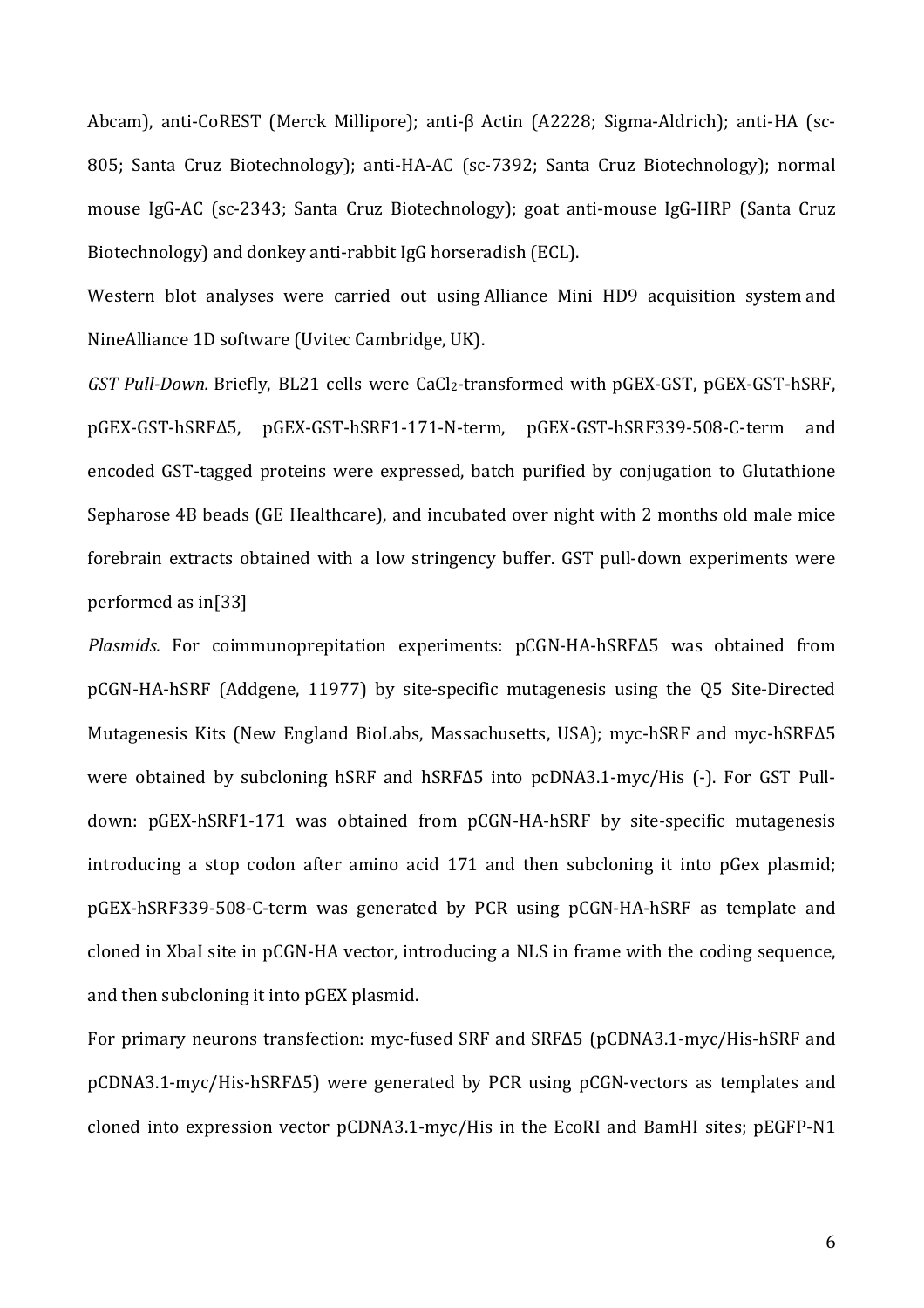was obtained from Addgene. pEGFP-N1 construct, supplied by Addgene, was transfected to mark the entire neuronal cell. All plasmids were sequenced.

*Total RNA Extraction, qRT-PCR Analysis, and rqfRT-PCR.* TRIzol reagent (Sigma-Aldrich) was used for total RNA isolation from hippocampal extract. Any residual DNA was removed treating the purified RNA with RNase-free DNase set (Qiagen). qRT-PCR analysis was performed as described elsewhere[34]. Expression of SRF isoforms was normalized on Ribosomal protein SA (RPSA). RqfRT-PCR was used to measure exon E5 splicing inclusion in mature SRF endogenous transcripts, as described for LSD1[35] Thanks to the annotated primers (Supplemental material) we obtained two PCR products that have been scored for displaying identical amplification efficiency with qRT-PCR. A common forward primer has been designed on exon E4, and two reverse primers, the former (specific for SRF) was designed on exon E4-E5 splicing junction, and the latter (specific for  $SRF\Delta5$ ) was designed on exon E4-E6 splicing junction.

*Primary hippocampal neuronal cultures.* Primary hippocampal neurons were prepared from embryonic days 18-19 rat brains[36] and plated on coverslips coated with poly-L-lysine  $(50\mu g/ml)$  at  $75.000/well$  for immunochemistry. Cultured neurons were cotransfected using the calcium phosphate method as described in[37]. Immature neurons were transfected at DIV4 and fixed at DIV8-18.

*Proteasome inhibition.* DIV12 primary rat hippocampal neurons were treated with MG-132 for proteasome inhibition. 20  $\mu$ M MG-132 (Sigma-Aldrich) was added to the medium. Untreated samples were incubated with the drug solvent (DMSO). Protein extraction was performed after 2,5 hours of treatment.

*Morphological* and spine density analyses. Neuronal cells were fixed with 4% paraformaldehyde/4% sucrose at DIV8 for morphological analysis and at DIV18 for spine density evaluation. Images were acquired by confocal microscopy. Morphological analysis was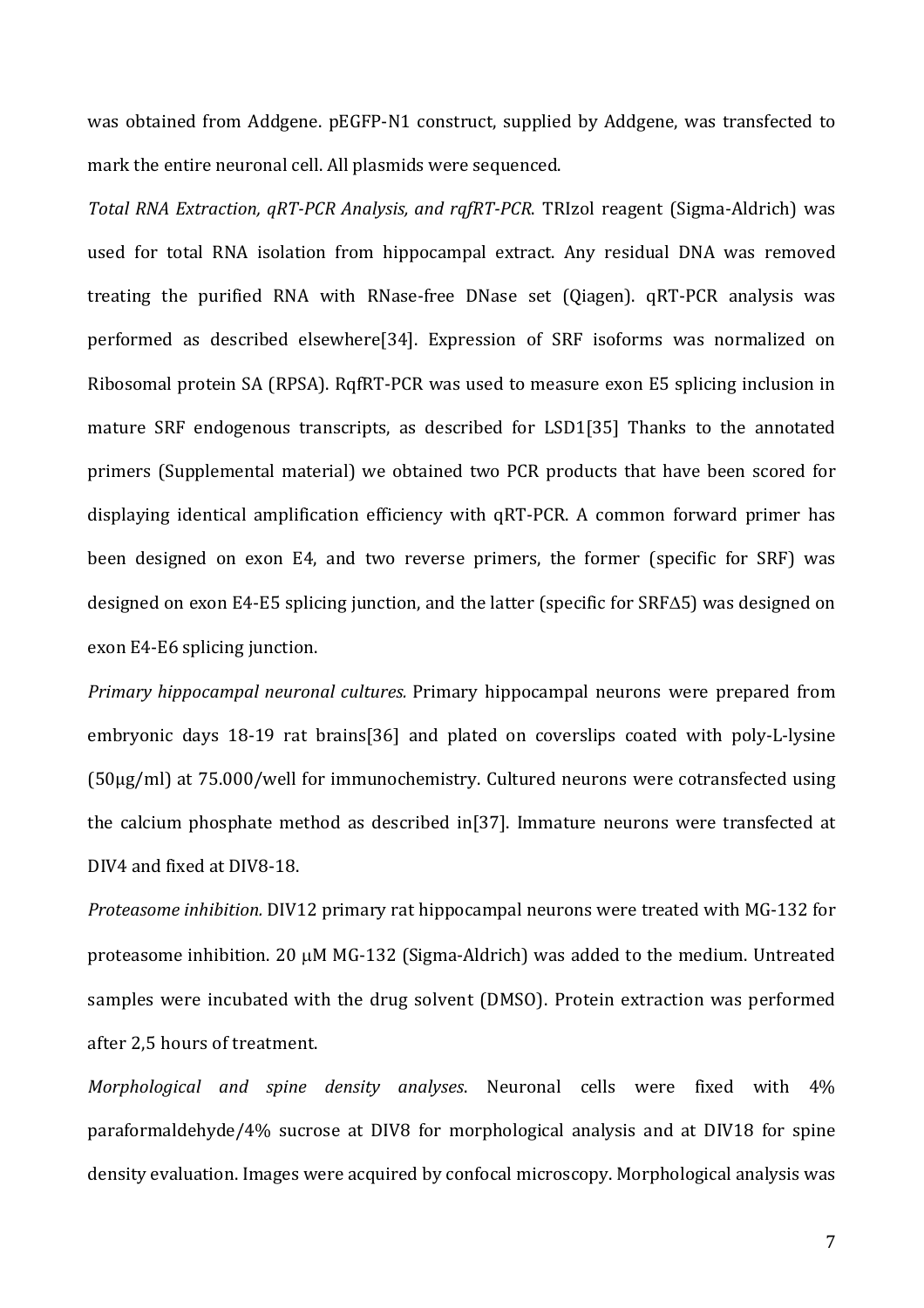performed using the Sholl analysis module in Fiji software, while spine density was evaluated with NeuronStudio software.

*Chemical LTP (cLTP).* Primary rat hippocampal neurons were treated for chemical LTP at DIV18. Ten minutes before stimulation the medium was replaced by pre-warmed Stimulation solution (3  $\mu$ M strychnine, 20  $\mu$ M bicuculline) in Extracellular solution (140mM NaCl, 1,3 mM CaCl2, 5mM KCl, 25 mM HEPES, 33mM glucose). cLTP was induced with 200  $\mu$ M glycine at 37°C. After 3 minutes the Stimulation solution was removed and replaced with pre-warmed Extracellular solution. Neurons were fixed 2 hours after and analyzed for spine density as previous described.

*Experimental Animals.* 10-weeks-old male C57BL/6N wild-type mice were used and they were housed individually throughout the testing period with free access to food and water. Mice lived in controlled temperature  $(20-22 \text{ °C})$  with a 12-h light/dark cycle (lights on at 7:00 AM). All experimental procedures entailing the use of rodents followed the guidelines established by the Italian Council on Animal Care (Legislative Decree no. 26, March 2014) and European regulations (2010/63/UE) and were approved by Italian Ministry of Health. Every experiment was made to minimize the number of mice used and their suffering. We strictly followed these current rules and regulations regarding animal treatment during all the procedures.

*Acute Social Defeat Stress (ASDS).* We used a modified protocol of the SDS test[18]. In short, CD1 aggressor mice were used to defeat 10-weeks-old C57BL/6N wild-type mice in a single session of SDS. The experimental mouse was exposed to a CD1 aggressor mouse for 5 minutes. After the physical contact the two mice were separated by a perforated Plexiglas divider and the stress continued in its psychological form through visual and olfactory interactions with the aggressor. In ASDS test the control mice were housed (two per cage) in the opposite sides of Plexiglas divider in cages identical to those of experimental mice. Respectively after 2 or 7 hours of physical contact, the molecular analyses were performed in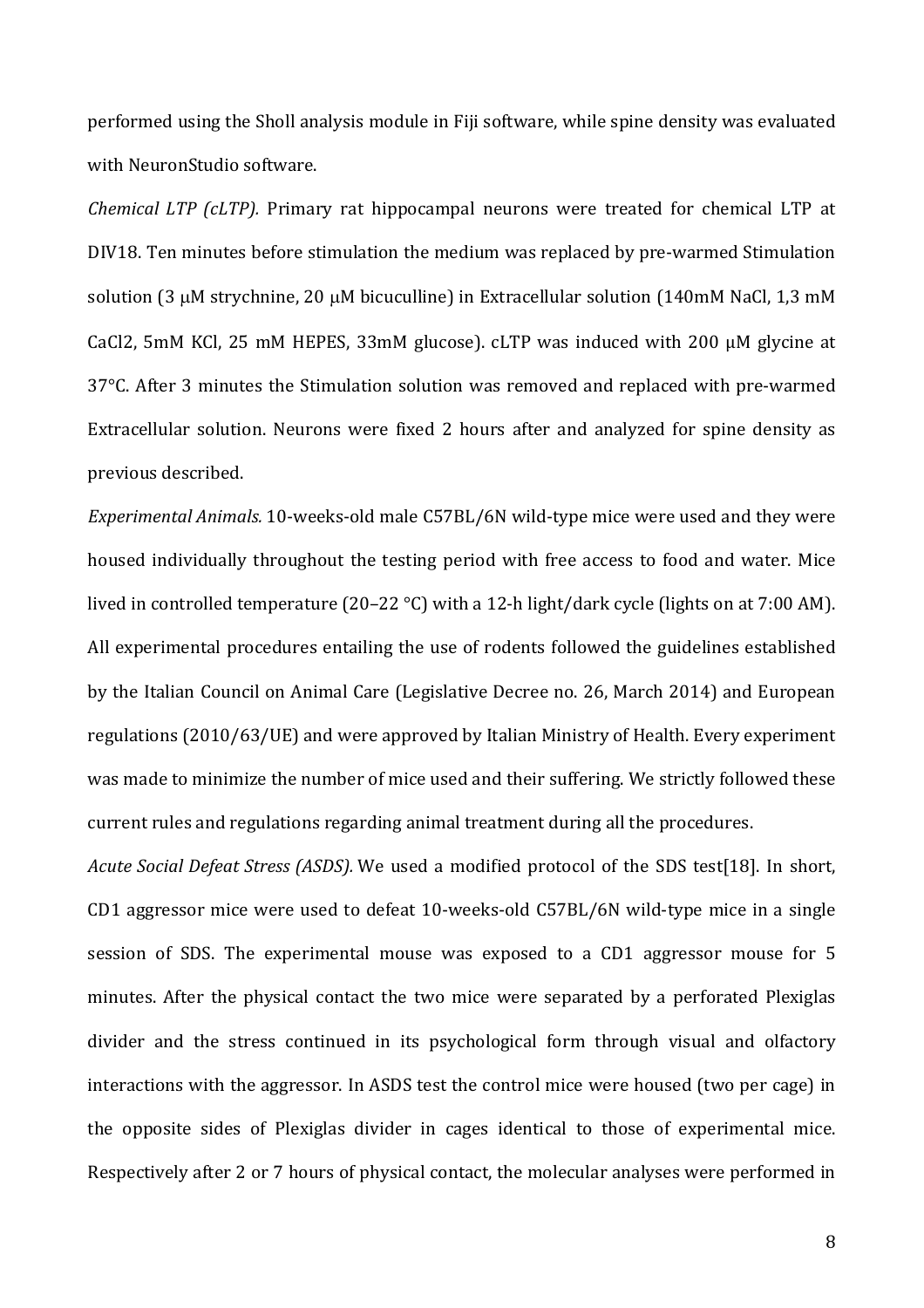both of control and stressed mice. Animals were also analyzed 24 hours after the cease of a 7 hours-long acute psychosocial stress.

*Chronic Social Defeat Stress.* We employed a standardized protocol of CSDS, able to induce long-lasting depression-like phenotype with anhedonia, anxiety and social-avoidance behaviors[5,38]. Briefly, aggressive CD1 retired breeder mice were used to defeat 8/9 weeks old C57BL/6 mice. C57BL/6 mice were put in direct contact for 6,5 min/day over 10 consecutive days to a novel CD1 aggressor. After the 6,5 min physical contact, experimental mice and CD1 aggressor were separated by a perforated Plexiglas divider in order to allow sensory interaction, in the context of limiting potential physical damages to the smaller intruder mice. Non-defeated control C57BL/6 mice were housed (two per cage) in the opposite side of divided cages identical to those used for the defeat. 24 hours after the cease of CSDS, defeated and control mice were subjected to the social interaction test to measure social avoidance. In the first part of the test each mouse was placed in a square arena  $(40 \times 40)$ cm) with an empty small cage for 2,5 min. In the second part of the test each mouse was placed back in the arena for 2,5 min but with an unfamiliar CD1 mouse inside the small cage. The social interaction ratio (SIR, i.e. time spent in the interaction zone with the novel CD1 mouse present/ time spent in interaction zone without the CD1 mouse) was calculated. Control mice usually have a SIR  $>1$ . Defeated mice with a SIR<0,8 were considered as susceptible (SUS), while defeated mice that showed a SIR>1,2 were considered as resilient (RES). 48 hours after the cease of CSDS, mice were sacrificed and hippocampal areas collected for RNA and protein analysis. We started from a total number of 48 mice. 24 mice were stressed and 24 were used as controls. Of the 24 controls we selected 7 mice with SIR>1,2. Of the 24 stressed mice, 17 were further analyzed for SIR. 10 were RES and 7 were SUS[5]. We excluded 3 RES with  $1 <$ SIR < 1,2 and 1 SUS with 0,8 < SIR < 1.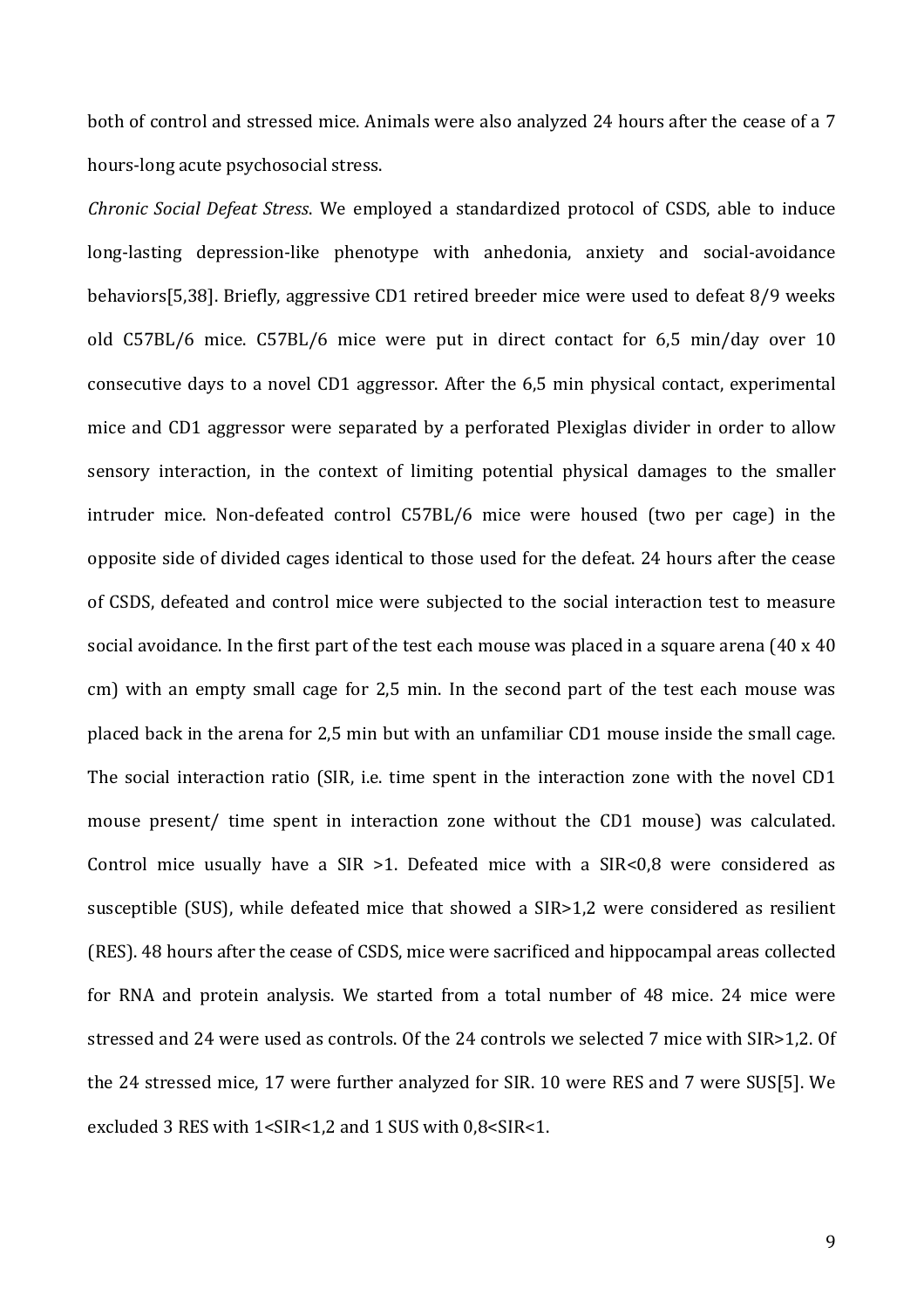Data Analysis and Statistical Methods. We used the minimum number of animals predicted by statistical sample size determination analyses using the following parameters: POWER 0.8;  $\alpha$ 0.05; β0.2. Data are shown as means  $±$  SEM. The statistical analyses were performed using unpaired Student's *t* test for single comparisons and one-way or two-way ANOVA for multiple comparisons with PRISM 6.0 software (GraphPad).

#### **Results**

# 1.  $SRF\Delta5$  is enriched in the brain and developmentally regulated in the mouse **hippocampus**

SRF repressive activity has been mapped and functionally characterized within the N-terminal domain[21]. For instance, prototypical SRF target *c-fos*, is not only transactivated in response to stimuli but also actively repressed in basal conditions with the contribution of SRF[21,22,39]. This state of repression can be referred to as poised repression[22] and is at least in part mediated by SRF ability to recruit a structured HDAC-containing complex[18,40,41], among which the LSD1/CoREST/HDAC2 corepressor complex[18].

We previously observed that, also in the brain, SRF protein is present in two distinct isoforms, the canonical full-length protein of 508 amino acids with an electrophoretic mobility at 67 KDa and a specific and faster migrating band at 57 KDa, the expected molecular weight of SRF $\Delta$ 5[18]. Note that it has recently been shown that in the mouse brain, knocking down SRF entails loss of both bands[42]. SRF gene undergoes different events of alternative splicing; therefore we further investigated the origin of p57 band as a predicted alternative splicing isoform. In Fig. 1A the alternative splicing events generating SRF and SRF $\Delta$ 5 are schematized. We compared the expression of the two SRF protein isoforms in mouse, rat and human hippocampus as well as in neuronal and non-neuronal cell lines (Fig. 1B). Migration of recombinant myc-tagged SRF and SRF $\Delta$ 5 fusion proteins overexpressed in Neuro2a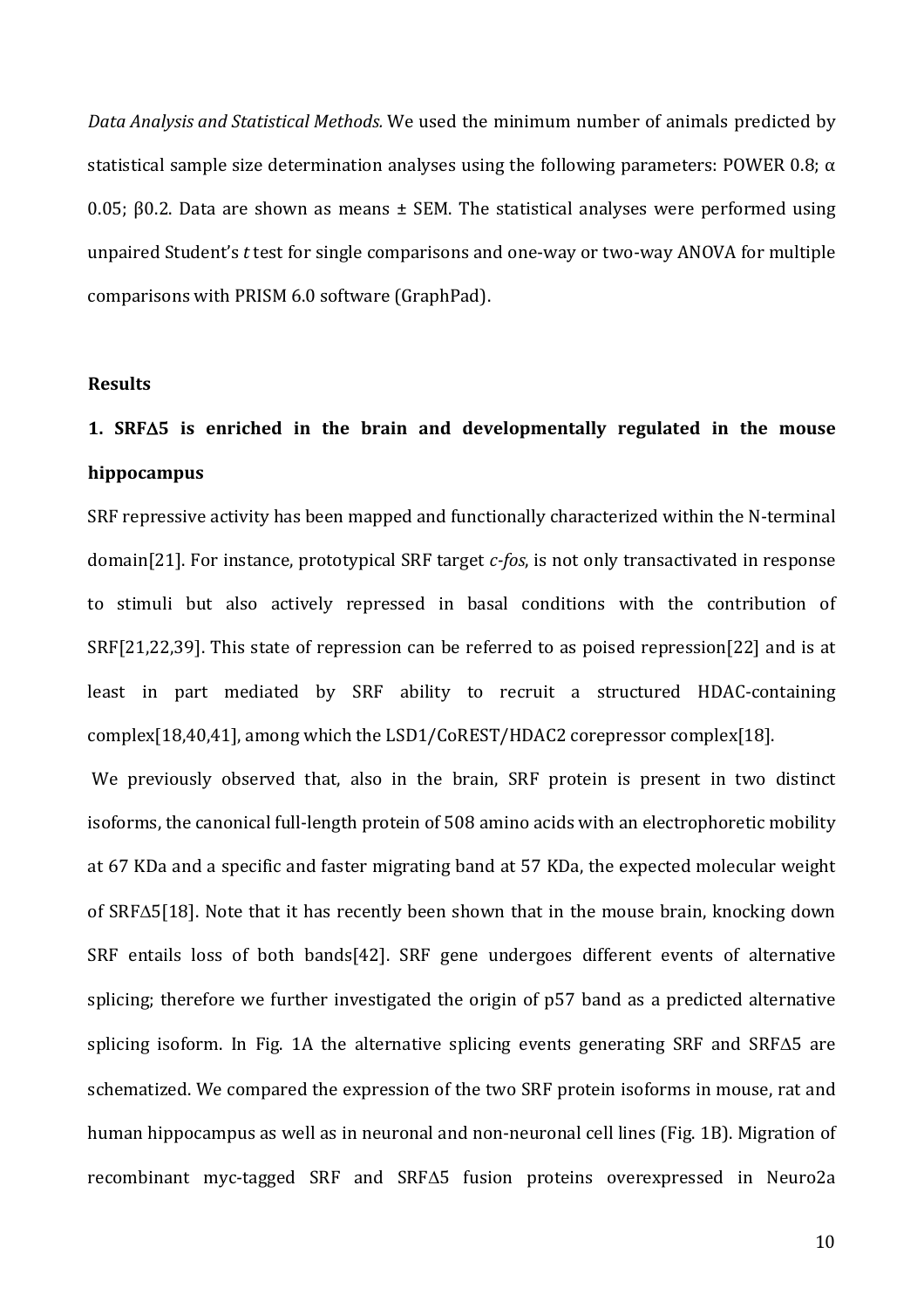neuroblastoma cell line, recapitulates the hippocampal endogenous  $SRF$  and  $SRF\Delta5$  SDS-PAGE immunoreactivity profile (Fig. 1B). In order to unambiguously define that SRF p57 corresponded to SRF $\Delta$ 5, we performed a RT-PCR on different mouse tissues using primers able to generate two families of SRF-related amplicons  $-$ including and skipping exon E5– in the same semi-quantitative PCR assay. These primers anneal on SRF exon E4 and E6 thereby generating amplicons of different molecular weight. As shown in Fig. 1C the upper band, corresponding to full-length SRF was highly prevalent in non-neuronal tissues. On the contrary, the lower amplicon predicted to belong to SRF $\Delta$ 5 was expressed in the forebrain as well as in different brain areas, similarly to SRF. Notably, sequence analysis of the lower band, confirmed the presence of expected junction between exons E4 and E6, ultimately demonstrating that this band originates from  $SRF\Delta5$  (Fig. 1D). A more quantitative analysis based on relative quantity fluorescent PCR (rqfRT-PCR[35]) of SRF and SRF $\Delta$ 5 splicing ratios has been performed by using a specific set of three primers generating two amplicons comparable in length (a first which is specific for SRF and a second for SRF $\Delta$ 5). With this approach we further confirmed the preferential brain expression of  $SRF\Delta5$  compared to other tissues (Fig. 1E).

Next, using the same rqfRT-PCR technique we characterized SRFA5 expression during development in the mouse hippocampus, in parallel with SRF (Fig. 1F). As shown,  $SRF\Delta5$ relative mRNA level remains stable from PN 9-15 to adulthood (months 7-12). Conversely,  $SRF\Delta5$  protein level increases during development in the mouse hippocampus, representing 30% of all SRF proteins at the perinatal window (PN1-8 Fig. 1G), and increasing to almost 50% during adulthood (MO7-12 Fig. 1G). This weak correspondence between RNA and protein levels along with aging suggests that post-translational differences between the two SRF isoforms may occur, possibly related to differential half-life between the two proteins. In this regard we analyzed susceptibility to proteasomal degradation of endogenous SRF and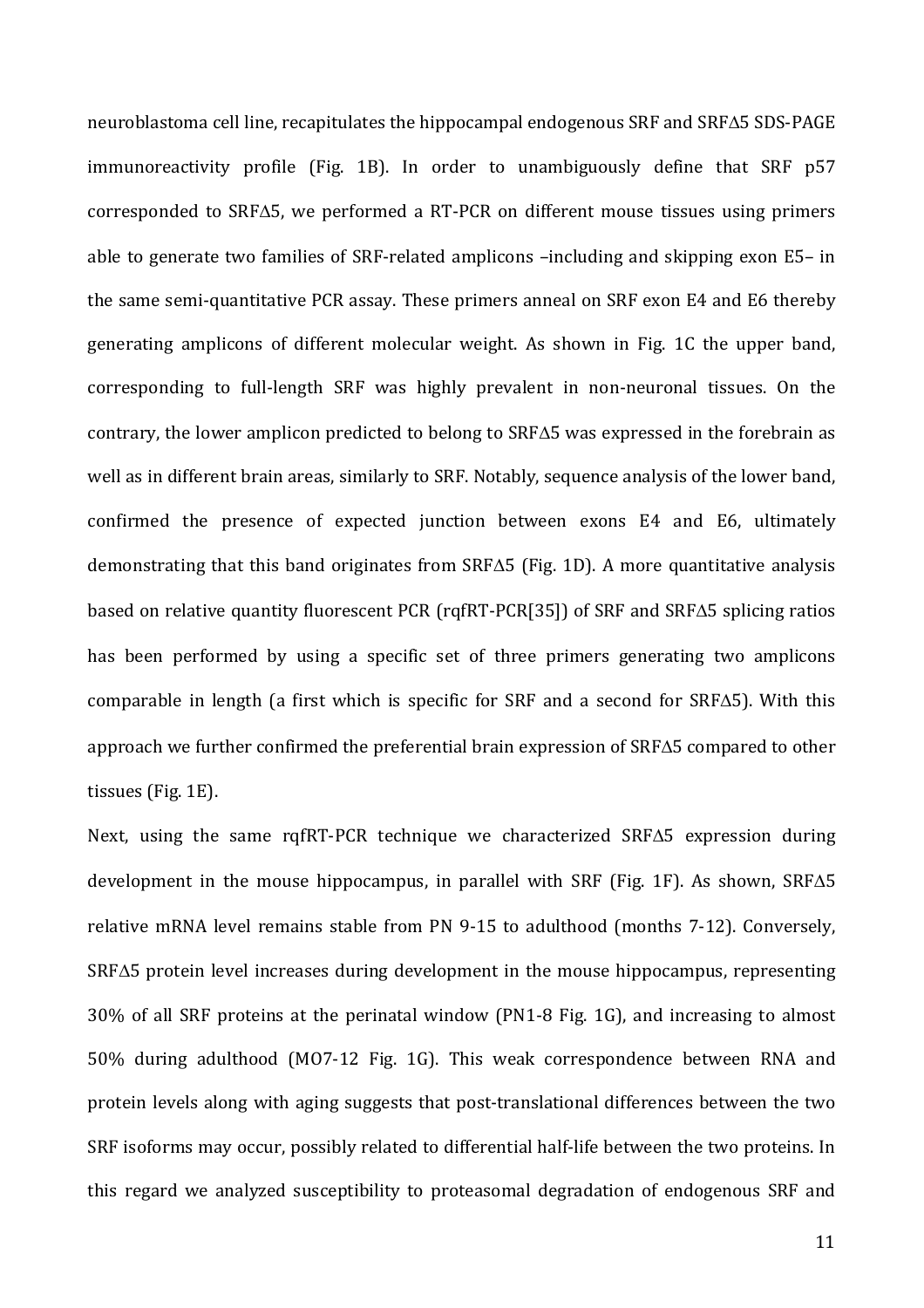$SRF\Delta5$  using mature primary hippocampal neurons. As shown in Fig. 1H only SRF showed significant increase upon 2,5 hours proteasome inhibition with  $MG-132$ . On the contrary,  $SRF\Delta5$  does not change its levels in these experimental conditions, escaping proteasome degradation. This result provides a possible reason why in basal conditions, in the adult hippocampus, to a relative level of 20% for SRF $\Delta$ 5 encoding mRNA and 80% SRF, the protein levels of the two isoforms are almost equally expressed.

# **2. SRF** $\Delta$ 5 cannot bind ELK1 in the brain but retains the ability to recruit the corepressor **complex LSD1/CoREST/HDAC2.**

 $SRF\Delta5$  has been described as an inhibitor of SRF-dependent transcriptional activity, because it lacks a significant portion of the transactivation domain at the C-terminal (largely encoded by exon E5) but maintains the ability to bind these responsive elements at the DNA level[26]. We then probed SRF association with ELK1, long-known positive SRF coregulator responsive to MAPK pathway[29]. To this aim, we performed GST pull-down experiments using purified recombinant GST-tagged SRF and SRF $\Delta$ 5 expressed in *E. coli* incubated with mouse forebrain protein extracts. As expected, GST-SRF can recruit ELK1[43]; on the contrary, using recombinant GST-SRFΔ5 as a bait, ELK1 is barely detectable by western blot analysis (Fig. 2C). We then decided to evaluate the ability of SRF $\Delta$ 5 to bind the epigenetic corepressors LSD1 and CoREST, which have been demonstrated to be important to regulate SRF target genes transcriptional modulation in the hippocampus[18,34,44]. LSD1, as well as HDAC2 and CoREST are all recruited by SRF and SRF $\Delta$ 5 (Fig. 2D). To better characterize the SRF domain involved in the interaction with LSD1, we generated the GST-tagged SRF N-terminus (N-SRF, amino acids 1-171), containing annotated repressive domains[21] as well as GST-tagged SRF-C-terminus (C-SRF, amino acid 339-508)(Fig. 2A). As displayed in Figure 2D, N-SRF is sufficient to pull-down the whole LSD1 corepressor complex. Synaptic protein synaptophysin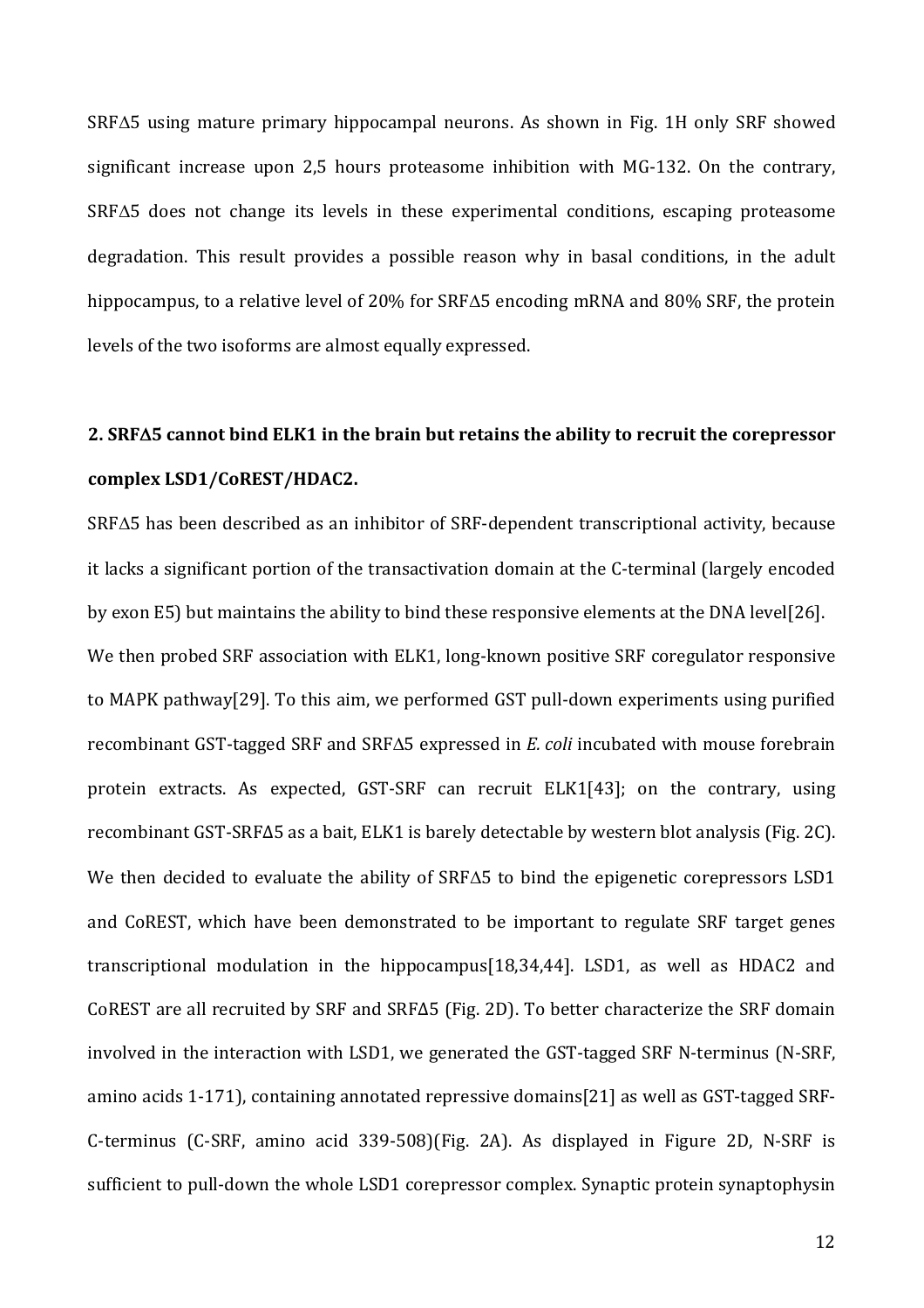(Syp) was used as negative control. Thanks to these experiments a picture emerges in which  $SRF\Delta5$  looses the ability to bind positive coregulator ELK1 while retaining binding specificity for corepressors, at least in part justifying why SRF $\Delta$ 5 has been previously defined as a SRF dominant negative splicing isoform $[26]$ .

Given the capability of MADS-box domains of SRF to constitutively form homodimers, we next scored the ability of SRF $\Delta$ 5 to heterodimerize with SRF thus increasing the probability of  $SRF\Delta5$  to modulate  $SRE$ -containing promoters in accordance to its cellular amount, relative to SRF. In particular we took advantage of differently tagged SRF isoforms overexpression in Neuro2a, showing by coimmunoprecipitation experiments that HA-tagged SRF can interact with myc-SRF $\Delta$ 5 and that HA-tagged SRF $\Delta$ 5 binds to myc-SRF (Fig. 2E).

#### **3. SRF**D**5 is a negative regulator of dendritic spine density in hippocampal neurons**

SRF is known to represent a master regulator of neuronal structural plasticity by virtue of its ability to guide a transcriptional program of gene expression aimed at regulating actin dynamics[17,45,46]. To assess neuroplastic implications of SRF $\Delta$ 5 in primary hippocampal neurons we overexpressed recombinant myc-tagged SRF and SRF $\Delta$ 5 vectors along with GFP, and analyzed neurites arborization at day in vitro 8 (DIV8) during in vitro maturation, and spine density in more mature neurons at DIV18 using confocal microscopy. These two time frames have to be related to different phases of neuronal in vitro maturation characterized by initial massive morphology-related neurites growth (DIV0-DIV12), followed by the process of spinogenesis, that represents an optimal window to assess spine density (DIV12-DIV18). Using Sholl analysis we outlined, in neurons transfected with  $SRF\Delta5$  compared to GFP cotransfected with pCDNA3.1 empty vector, a tendency to simplified neurite arborization in terms of diminished number of dendritic branches. This tendency becomes significant by means of two-way ANOVA test at distances from the soma higher than  $160 \mu m$ , suggesting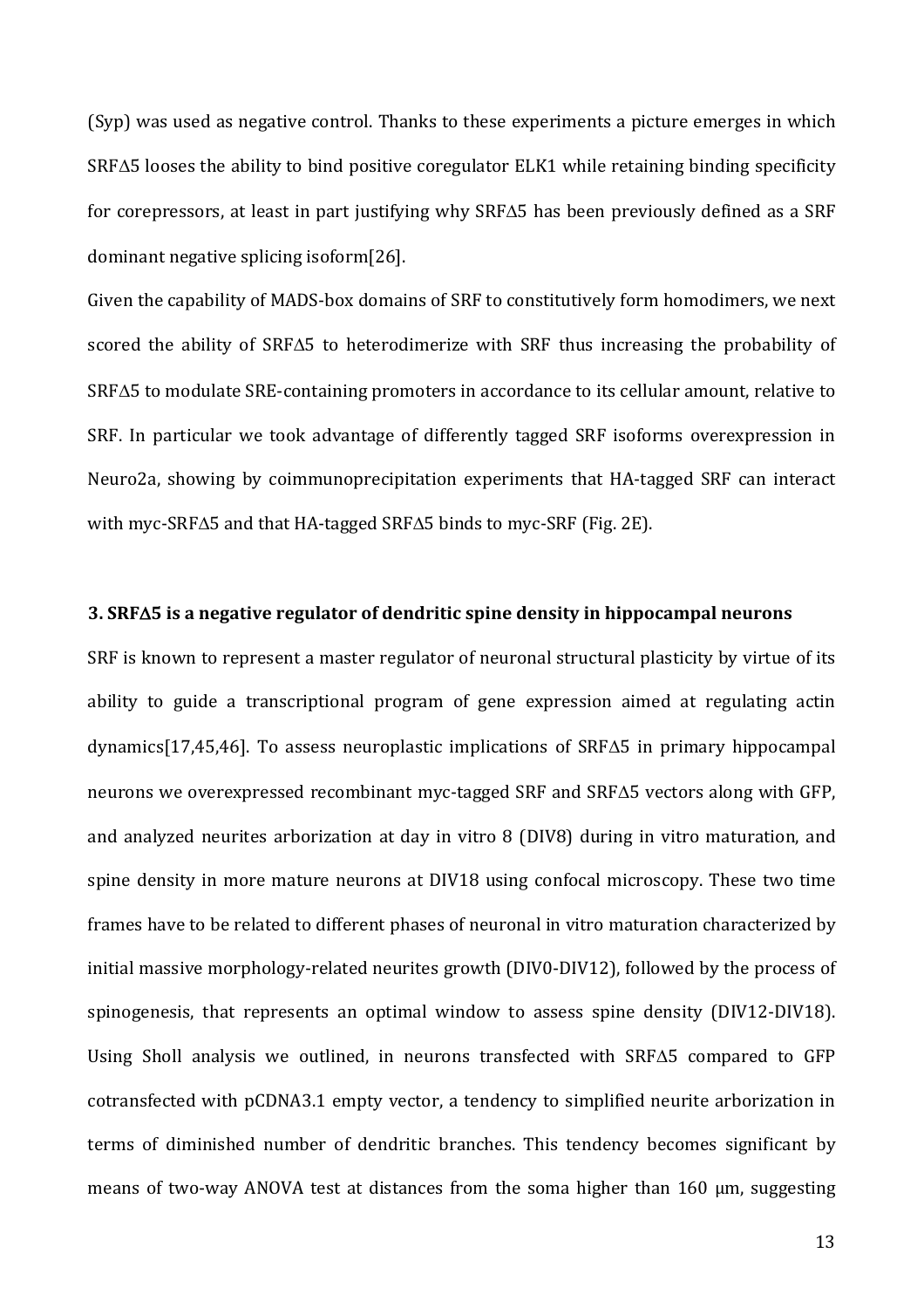largely preserved number of primary dendrite and decreased arborization of apical dendrites (Fig. 3A). Conversely, overexpression of myc-SRF ensued little or no effect when compared with control conditions.

For what concerns dendritic spine analysis, performed in mature neurons at DIV18, overexpression of SRF $\Delta$ 5 caused a strong decrease in dendritic spine density with respect to neurons overexpressing GFP along with pCDNA3.1 empty vector. It is true that in the same conditions, also SRF overexpression led to reduction of spine density. However, the effect of  $SRF\Delta5$  is significantly stronger compared to the one of SRF (Fig 3B). These results indicate that in resting conditions both SRF and SRF $\Delta$ 5 act as negative modifiers of spines-related structural plasticity. This result only apparently contrasts previous data scoring SRF as a positive regulator of spine density[46]. Indeed, to our knowledge, we are the first to overexpress full length SRF in neurons to evaluate spine density in basal conditions. Every other work describing SRF as a positive spine regulator either used overexpression of a constitutively active SRF (gain-of-function generated by fusing SRF with potent VP16 transactivation domain) $[46,47]$ , or performed the experiments upon conditions of neuronal activation[48].

Anyway, best-characterized SRF function is to promote transcription in response to stimuli allowing neuroplastic changes concurring to memory formation and consolidation[17,24,25]. For this reason we further analyzed the role of  $SRF\Delta5$  compared to SRF upon neuronal activity. It is widely recognized that long-term potentiation (LTP) of synaptic efficacy entails growth as well as increased number of dendritic spines in stimulated neurons, processes in which SRF has been proposed to play an active role  $[46,49-53]$ . Structural substrates of LTP in terms of morphological processes aimed at inherently changing the shape and number of dendritic spines are well recapitulated in vitro by the chemical version of LTP (cLTP)[54-56], that is pharmacologically induced via administration of the NMDAR co-agonist Glycine to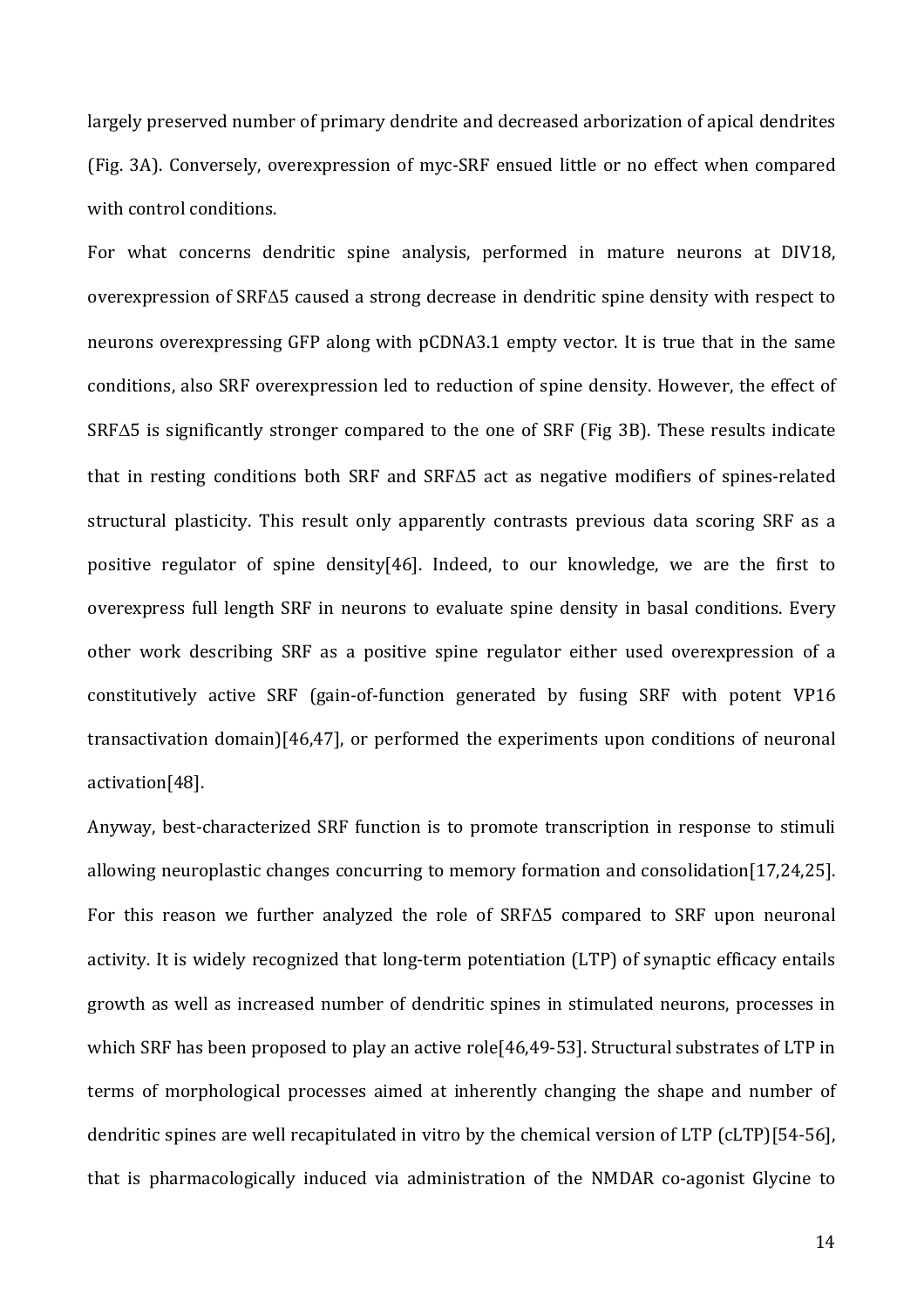primary neuron cultures (see methods)[56]. In hippocampal neurons, we transfected myc-SRF, myc-SRF $\Delta$ 5 or the empty vector pCDNA3.1 together with GFP at DIV8 and preformed cLTP at DIV18. Dendritic spine density was scored after 2 hours of cLTP with confocal imaging. As shown in Fig. 3C,  $SRF\Delta5$  overexpression hampers cLTP-induced increase of dendritic spine density, which remains evident instead in both empty vector and myc-SRF transfected neurons. These data, together with those presented in figure 3B, show that while SRF upon a paradigm of neuronal activation can change its activity from repressing to promoting new spine formation, SRF $\Delta$ 5 preserves its negative structural function regardless the presence or absence of a specific stimulus.

#### **4. Acute psychosocial stress modifies SRF/SRF**D**5 mRNA and protein ratios**

Given that SRF $\Delta$ 5 displays a clear behavior as synaptic restrainer (Fig. 3), we asked whether the expression levels of SRF isoforms and the ratio between SRF and its dominant negative  $isoform$  SRF $\Delta$ 5 could be affected in response to psychosocial stress. Indeed, the search for molecular mechanisms linking environmental stress to modification of structural plasticity in corticolimbic brain regions important to emotion and cognition-relevant information processing has not yet fully clarified the nature of involved pathways[6]. To this aim we performed a paradigm of psychosocial stress, the acute social defeat stress (ASDS) in wild type mice<sup>[18]</sup> and measured SRF and SRF $\Delta$ 5 mRNA and protein levels during the phases of stress administration 2, 7 and 24 hours after the end of the paradigm (Fig.  $4A-B$ ). Interestingly, we show that after 2 and 7 hours of psychosocial stress total SRF mRNA does not vary, whereas after 2 hours, the relative ratio between SRF and SRF $\Delta$ 5 transcripts decreases. This splicing modulation favors the expression of  $SRF\Delta5$  protein, whose levels significantly increased compared to controls two hours after the beginning of the stress paradigm (Fig. 4B, right panel). Notably, SRF $\Delta$ 5 stress-induced increase at both mRNA and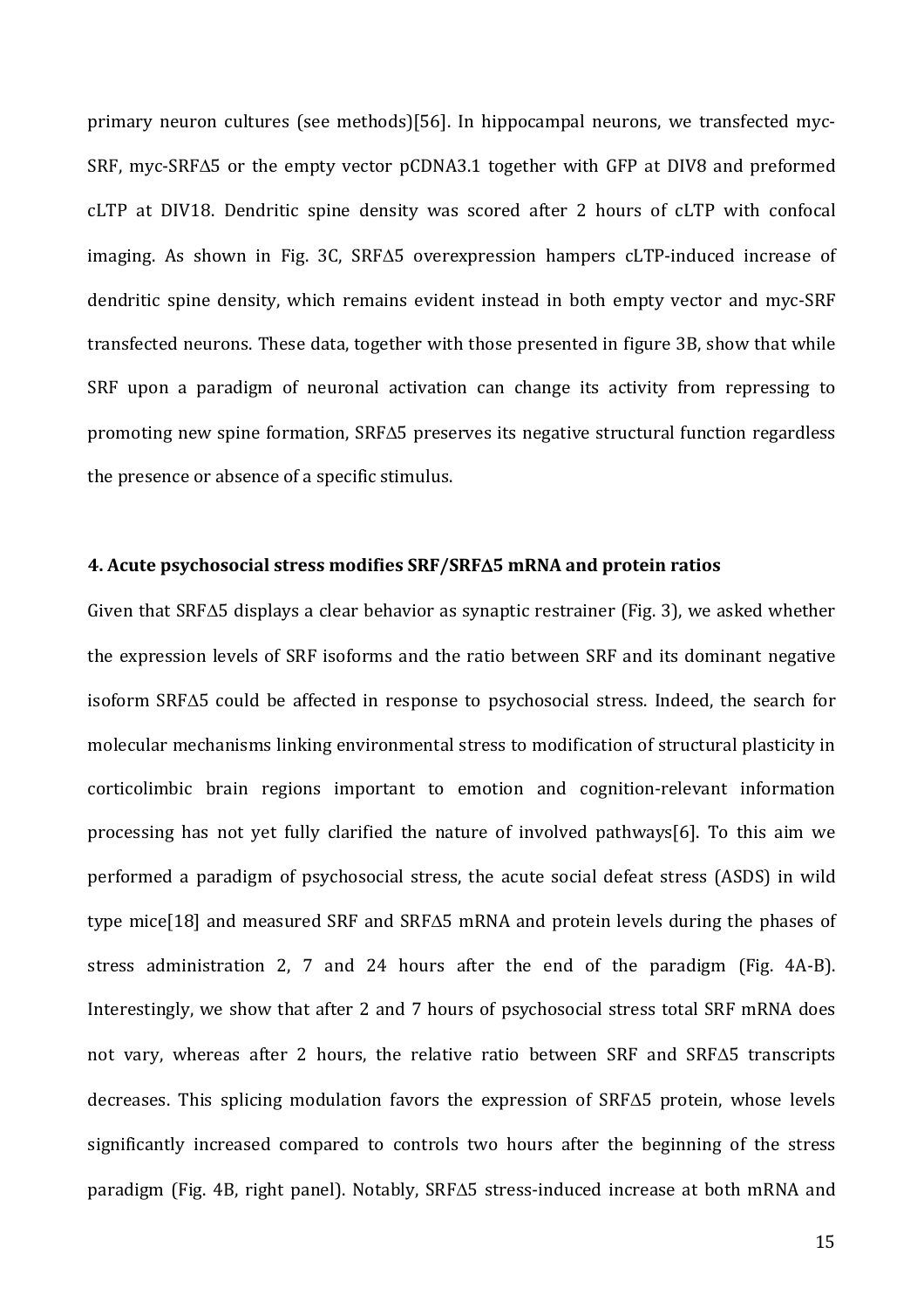protein level is transient, as 24 hours after the end of the stress it returns to basal levels. On the contrary, SRF protein does not change its levels, as the small tendency to increase does not reach statistical significance (Fig. 4B).

In order to gain insight into acute and transient SRF $\Delta$ 5 increase two hours after the beginning of the stress paradigm, we measured activity-induced expression of three IEGs, *egr1, c-fos* and *npas4*, which represent SRF elective targets. As expected, these targets peak after 2 hours and notwithstanding the stress continuation, at 7 hours their mRNA returns to basal levels. In this frame, it is interesting to note that the kinetic of SRF $\Delta$ 5 increase coincides with the decreasing levels of its targets (Fig. 4C). It has been recently proposed that LTD-like decrease of synaptic transmission in response to psychosocial stress at the level of the ventral hippocampus represents a resiliency-like physiological traits that correlates with decreased expression of the IEGs *egr1* and *c-fos*, which is restricted to resilient mice[8,10]. In this light, our results point to a protective role of  $SRF\Delta5$  increase upon acute psychosocial stress.

### **5.** SRF upregulation in the hippocampus is a hallmark of chronic stress susceptibility

SRF has already been suggested to be involved not only as transducer of stressful stimuli<sup>[13,14,18]</sup>, but also as a stress response modifier thanks to the possibility to adjust its level and activity in response chronic stressful experiences in human and rodents[13]. Our data, obtained upon acute psychosocial stress, showing a transient splicing modulation  $increasing$  SRF $\Delta$ 5 protein level, suggest a further layer of SRF stress-induced regulation. As acute stress-induced modifications might be predictive stress-coping mechanisms potentially corrupted by chronic stress[12,57], we decided to investigate a possible involvement of these transcription factors in hippocampal stress vulnerability pathways by applying the chronic version of social defeat stress (CSDS). After ten days of CSDS, traits of psychopathology and in particular depressive-like behavior were assessed by means of decreased social interaction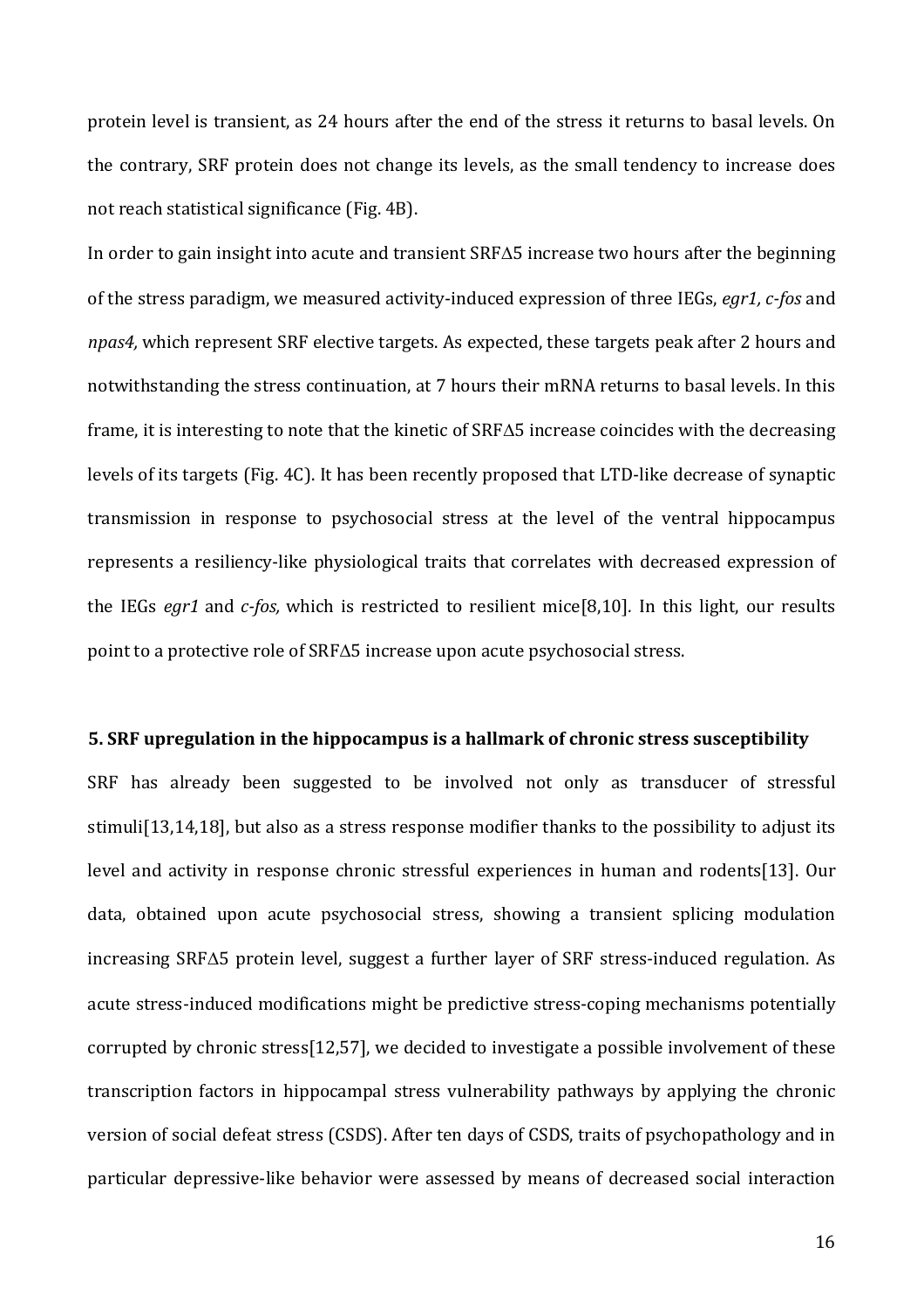ratio (SIR) [5]. Social interaction test was performed 24 hours after the cessation of CSDS, considering as SUS those mice that showed a  $SIR<0.8$  and RES those with a  $SIR>1.2$ . Susceptibility-related SIR values have been widely associated to depression-related behavioral abnormalities[10,58]. 48 hours after the end of the CSDS, mice were sacrificed and RNA and protein analysis in the hippocampus was carried out. In RES mice SRF and SRF $\Delta$ 5 mRNA and protein levels were unmodified and very similar to those observed in control animals, as well as the relative amount of SRF splicing isoforms (Fig. 5A-B). In RES mice, phenotypical absence of depressive-like social avoidance (SIR>1.2), correlates with unmodified basal levels of IEGs in the hippocampus (Fig. 5C). Interestingly, in SUS animals we confirmed the molecular signature of increased basal levels of *c-fos, egr1* and *npas4*[10] which has been recently proposed as possible read-out of pathogenically increased excitability of this brain structure<sup>[8]</sup>.

In SUS mice, total SRF mRNA was increased indicating a sustained SRF transcription reflecting significant upregulation of SRF protein and only a tendency towards increased SRF $\Delta$ 5 protein (Fig.5A-B). Note that SRF splicing was unchanged. These data suggest that only in SUS mice SRF expression undergoes modification in response to chronic stress and that this modulation has a transcriptional nature. In this frame an increase of SRF transcription in a context of unchanged  $SRF/SRF\Delta5$  protein ratio is consistent with increasing overall  $SRF$  transcriptional activity towards its targets, again compatible with concomitant upregulation of the IEGs. Thus, SRF function is modified by both acute and chronic stress but with different functional relevance, likely homeostatic in response to acute stress and potentially pathogenic in response to chronic.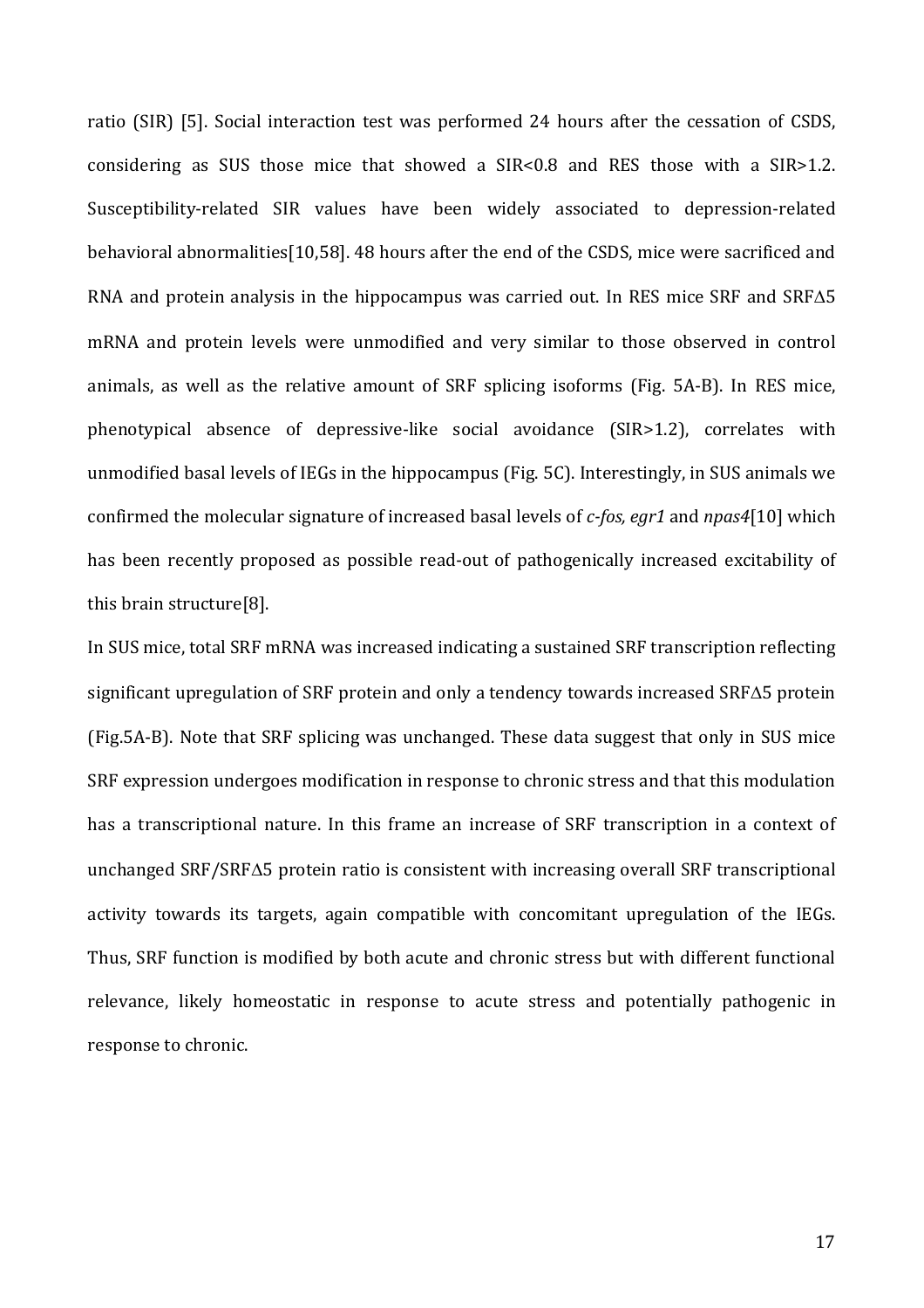# **Discussion**

SRF actually represents one of the most studied regulators of activity-induced transcription impacting neurostructural plasticity[17,45,59,60]. It also appears as a mediator of the impact that environmental stimuli exert on brain circuitry [13,18]. SRF function was previously shown to be regulated by alternative splicing. In particular,  $SRF\Delta5$  skipping exon 5, acts as dominant negative isoform by inhibiting SRE-dependent promoter activity in non-neuronal tissues<sup>[26]</sup>. We present evidences that SRF $\Delta$ 5 is also highly expressed in the mammalian hippocampus. In the brain, while SRF $\Delta$ 5 cannot bind SRF coregulator ELK1, it retains the ability to behave as a transcriptional repressor, a relevant function displayed by SRF in basal conditions. Indeed, both SRF and SRF $\Delta$ 5 bind the LSD1/CoREST/HDAC2 corepressor complex thanks to their N-terminal segment, already identified as a functional SRF repressive domain[21]. Note that this domain includes at least two phosphorylation sites, described as important to modify DNA binding properties (Ser103 in human)[61], along with transactivation activity (Ser228, in human)[43]. It would be very interesting to study whether phosphorylation at these sites modifies SRF interaction with LSD1. From the functional point of view, SRF and SRF $\Delta$ 5 overexpression in primary neurons has a clear impact on dendritic spines plasticity. In particular, in basal conditions their common ability to recruit a corepressor complex correlates with a definite behavior as dendritic spines restrainers. *Vice*  $versa$ , upon neuronal activity SRF and SRF $\Delta$ 5 functions diverge. SRF, consistently with its role as plasticity genes transcriptional activator, endorse cLTP-induced increase of spine density while SRF $\Delta$ 5 opposes proplastic impact of this in vitro paradigm, inhibiting new spines formation. These evidences sheds a renewed light on the important role played by SRF as a negative regulator of transcription in resting conditions also via LSD1 partnership. This role was reportedly proposed[17,18,21,40] and we here suggest should be considered as important as the classical view of SRF as an activity-dependent transcription inducer in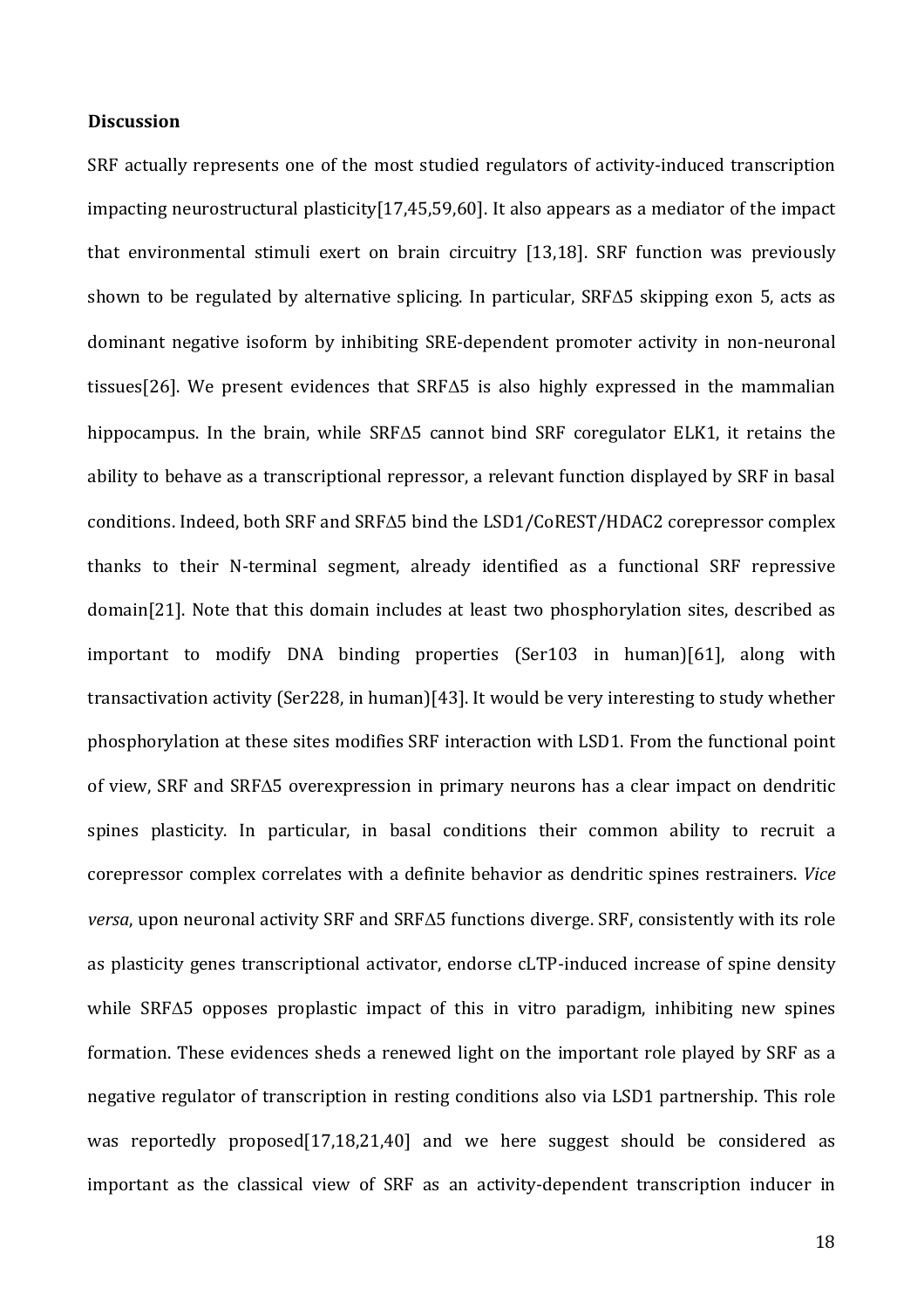neurons. In this regard it will be very interesting to understand the potential impact of repression-deficient SRF mutants. Indeed, as many brain diseases including epilepsy, autism spectrum disorders (ASD) and depression, share increased excitability of selected brain areas[8,10,62,63], a role for SRF/SRF $\Delta$ 5 could be envisaged in the pathogenesis or as a potential therapeutic target.

Environmental stress is well known to select two typologies of individuals, those that appear to be susceptible in the long run, developing emotional and affective dysfunctions, and those who neutralize the negative effects of stress in the frame of a resilient phenotype. On a cellular and circuitry point of view these two categories differ in terms of neurostructural plasticity modifications -spine density and dendrite branching- in different brain areas, including the hippocampus, that participate to stress  $response[6,64]$ . In particular, a novel remarkable finding about neurobiology of stress-vulnerability reveals that augmented excitability of the hippocampus, modifying input/output ratio at the neuronal level can be related to depressive traits induced by chronic stress in susceptible individuals[8,10]. Such enhanced hippocampal excitability was functionally associated to increased IEGs expression in the hippocampus of susceptible mice, a finding that we also confirmed in this work, further supporting the idea that susceptible individual-restricted IEGs overexpression represents a functional biomarker of stress vulnerability[8,10]. However, an open question still remains about what molecular players could orchestrate the pathway modulations underlying the divergence that occur at the level of a susceptible or resilient hippocampi.

In this context we observed that SRF $\Delta$ 5, a factor predicted to restraining susceptibility-like hippocampal modifications (both in transcriptional and structural plasticity terms) plays a role in acute stress response, transiently increasing its level upon a paradigm of psychosocial stress. In this regard, acute  $SRF\Delta5$  upregulation might play a protective role. A functionally convergent modification of SRF corepressor LSD1 occurs during the same window of acute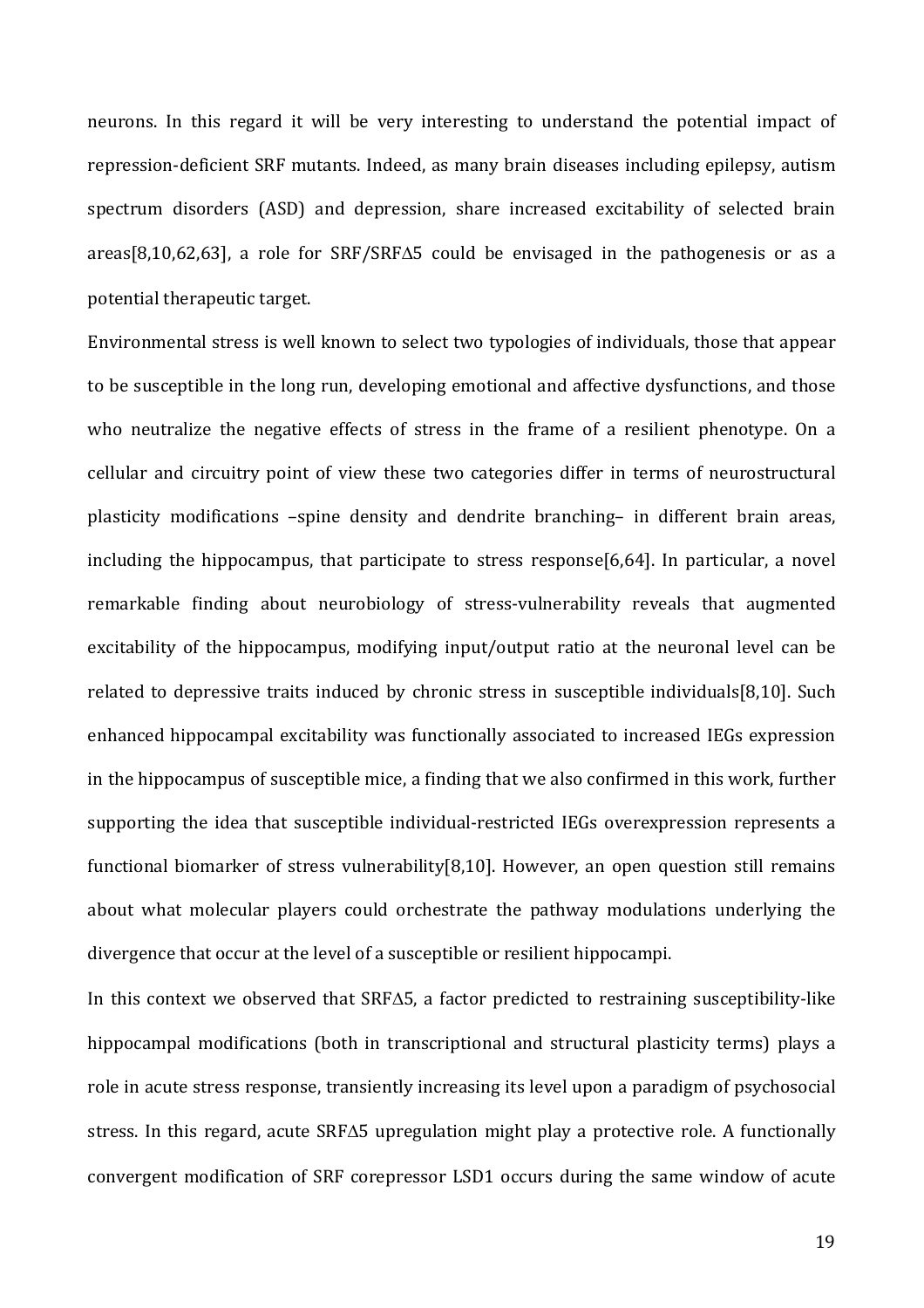psychosocial stress response, when LSD1 increases through a splicing-based mechanism aimed at reducing neuroLSD1, its dominant negative isoform unable to repress transcription (also described as a transcriptional activator[44]) and relevant to shape anxiety behavior[18]. Hence, SRF target genes transcription can be attenuated by combinatorial assembly not only of homo- or heterodimers of SRF and SRF $\Delta$ 5 (depending on their relative neuronal amount) but also of coregulators LSD1/neuroLSD1[18]. In other words, we can think about a fine tuning mechanism based on corepressor complex assembly, regulated by alternative splicing of the different components which, in response to environmental stress, can exert a concerted homeostatic action aimed at restraining IEGs transcription[12]. Interestingly when stress is chronically reiterated, 48 hours after stress cessation, in resilient mice SRF and SRFA5 are not modified. *Vice versa*, in those mice that develop social avoidance, a high face validity depressive symptom, and thereby defined susceptible to social defeat stress, SRF protein expression is sustained, remaining elevated after stress cessation. Accordingly, its transcriptional IEGs targets are as well upregulated. In this time frame, although a tendency to  $SRF\Delta5$  increase can be observed, it seems not be sufficient to counteract IEGs sustained overexpression. 

Global health improvement in western countries does not encompass psychiatric disorders, whose penetrance in the general population has grown over the last decades overpassing thresholds of a burden for healthcare national systems and society[65,66]. Molecular psychiatry research has concentrated huge efforts to shed new light on molecular mechanisms of stress-resiliency and susceptibility at the basis of depression $[67]$ . We suggest that our discovery of a hippocampus enriched repressive splicing isoform of SRF, functionally associated with the histone H3K4 demethylase LSD1, represents an important step forward to better understanding the set of protective processes aimed at buffering stimuli-induced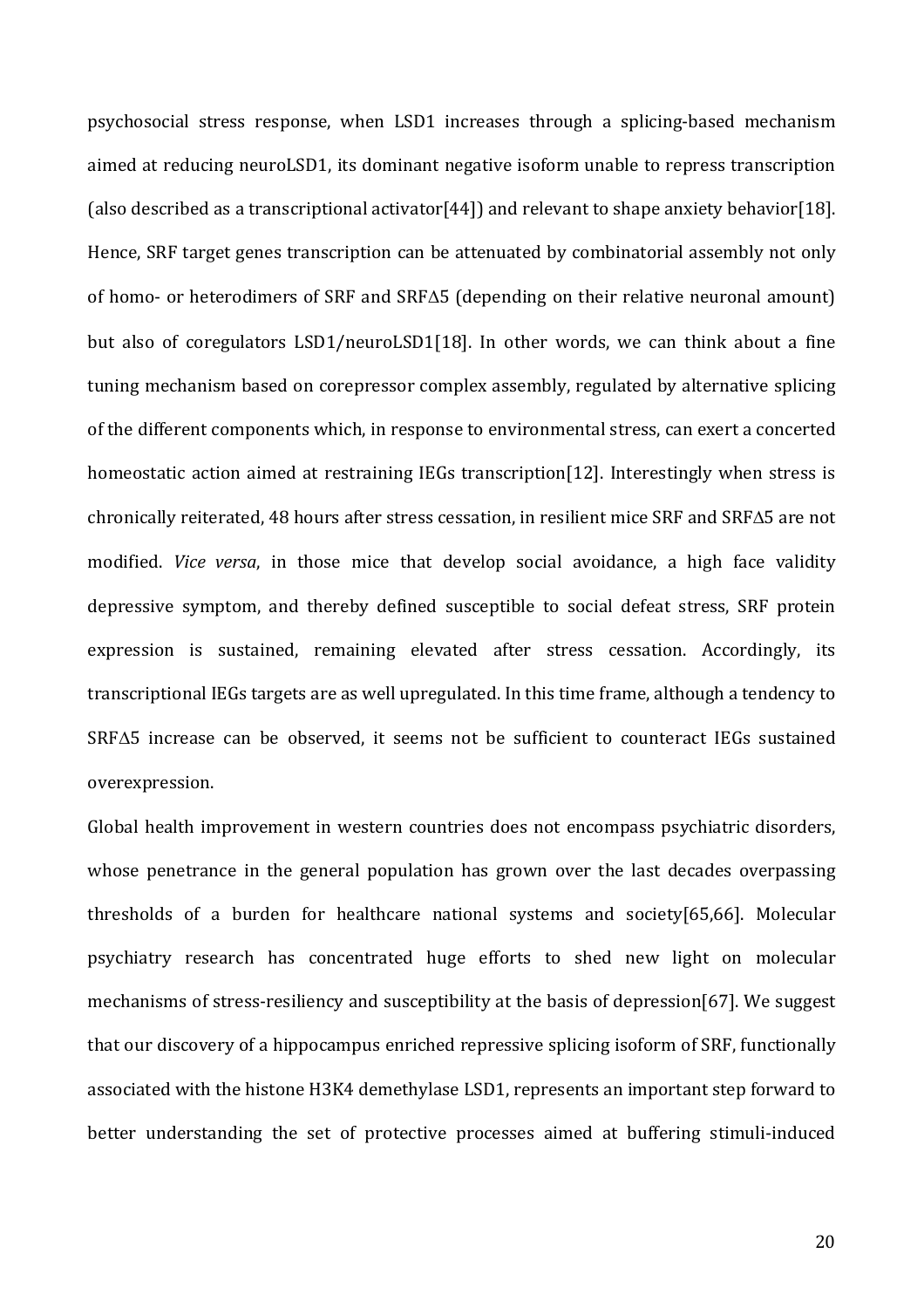plasticity gene transcription, likely limiting memorization of negative experiences via epigenetically uncoupling their perception from inherent memory trace consolidation[12].

# **Acknowledgements**

The authors would like to thank Alessandro Ieraci, Federica Giona, and Elena Romito for their supportive help. Thanks also to the funding agencies, Ministero dell'Istruzione, dell'Università e della Ricerca (grant Epigenomics Flagship Project), Telethon Foundation project (grant no. GGP14074) and Fondazione Cariplo (grant no. 2016-0204) to E.B., and Fondazione Cariplo (grant no. 2014-0972) to F.R.

# **References**

1 McEwen BS, Eiland L, Hunter RG, Miller MM: Stress and anxiety: structural plasticity and epigenetic regulation as a consequence of stress. Neuropharmacology 2012;62:3-12.

2 Bagot RC, Labonté B, Peña CJ, Nestler EJ: Epigenetic signaling in psychiatric disorders: stress and depression. Dialogues Clin Neurosci 2014;16:281-295.

3 Sun H, Kennedy PJ, Nestler EJ: Epigenetics of the depressed brain: role of histone acetylation and methylation. Neuropsychopharmacology 2013;38:124-137.

4 McEwen BS, Nasca C, Gray JD: Stress Effects on Neuronal Structure: Hippocampus, Amygdala, and Prefrontal Cortex. Neuropsychopharmacology 2016;41:3-23.

5 Golden SA, Covington HE, Berton O, Russo SJ: A standardized protocol for repeated social defeat stress in mice. Nat Protoc 2011;6:1183-1191.

6 Chattarji S, Tomar A, Suvrathan A, Ghosh S, Rahman MM: Neighborhood matters: divergent patterns of stress-induced plasticity across the brain. Nat Neurosci 2015;18:1364-1375.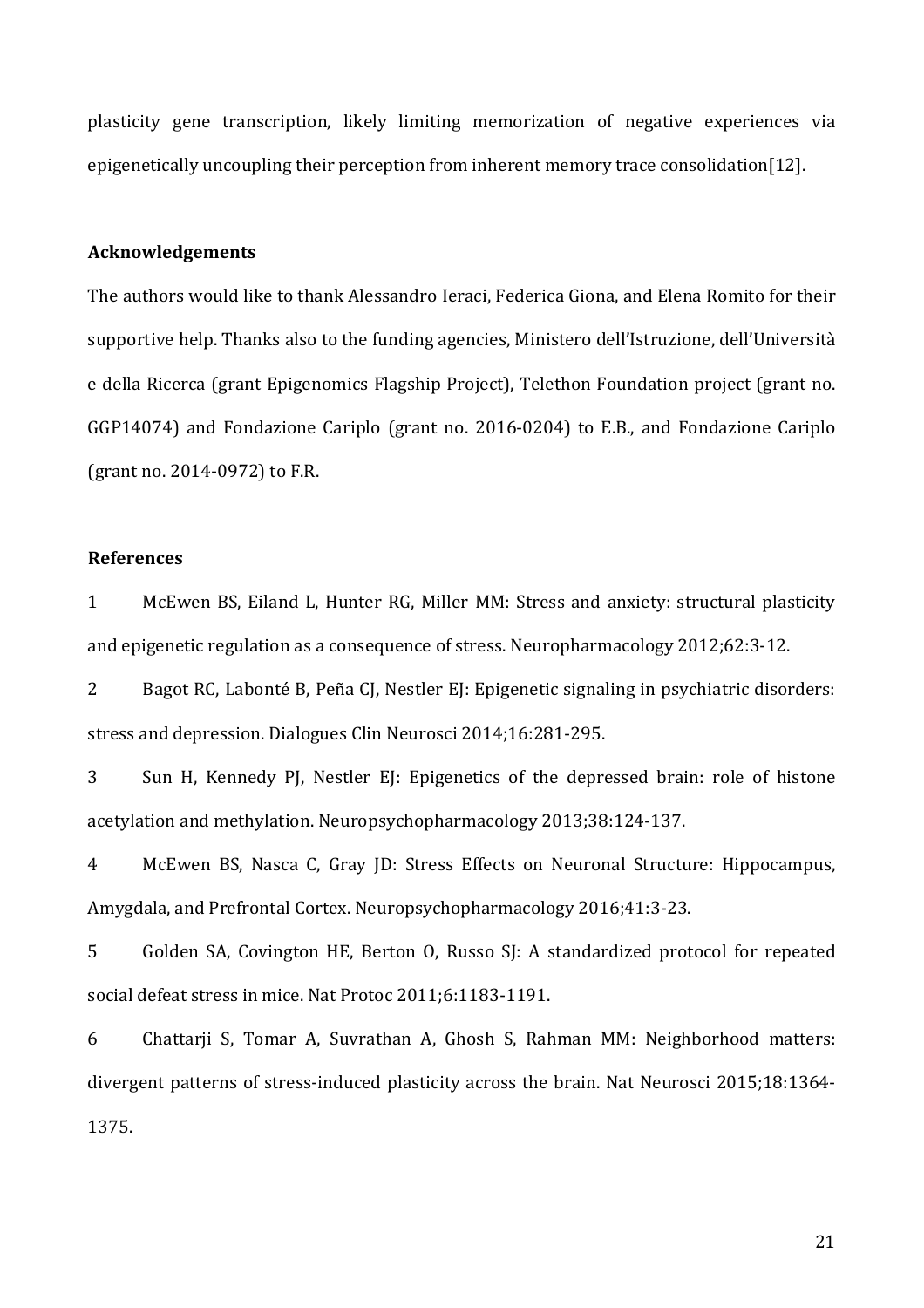7 Sanacora G, Treccani G, Popoli M: Towards a glutamate hypothesis of depression: an emerging frontier of neuropsychopharmacology for mood disorders. Neuropharmacology 2012;62:63-77.

8 Anacker C, Luna VM, Stevens GS, Millette A, Shores R, Jimenez JC, Chen B, Hen R: Hippocampal neurogenesis confers stress resilience by inhibiting the ventral dentate gyrus. Nature 2018

9 McEwen BS, Gray J, Nasca C: Recognizing Resilience: Learning from the Effects of Stress on the Brain. Neurobiol Stress 2015;1:1-11.

10 Bagot RC, Parise EM, Peña CJ, Zhang HX, Maze I, Chaudhury D, Persaud B, Cachope R, Bolaños-Guzmán CA, Cheer JF, Cheer J, Deisseroth K, Han MH, Nestler EJ: Ventral hippocampal afferents to the nucleus accumbens regulate susceptibility to depression. Nat Commun 2015;6:7062.

11 Shin S, Kwon O, Kang JI, Kwon S, Oh S, Choi J, Kim CH, Kim DG: mGluR5 in the nucleus accumbens is critical for promoting resilience to chronic stress. Nat Neurosci 2015;18:1017-1024.

12 Rusconi F, Battaglioli E: Acute Stress-Induced Epigenetic Modulations and Their Potential Protective Role Toward Depression. Front Mol Neurosci 2018;11:184.

13 Vialou V, Maze I, Renthal W, LaPlant QC, Watts EL, Mouzon E, Ghose S, Tamminga CA, Nestler EJ: Serum response factor promotes resilience to chronic social stress through the induction of DeltaFosB. J Neurosci 2010;30:14585-14592.

14 Zimprich A, Mroz G, Meyer Zu Reckendorf C, Anastasiadou S, Förstner P, Garrett L, Hölter SM, Becker L, Rozman J, Prehn C, Rathkolb B, Moreth K, Wurst W, Klopstock T, Klingenspor M, Adamski J, Wolf E, Bekeredjian R, Fuchs H, Gailus-Durner V, de Angelis MH, Knöll B: Serum Response Factor (SRF) Ablation Interferes with Acute Stress-Associated Immediate and Long-Term Coping Mechanisms. Mol Neurobiol 2016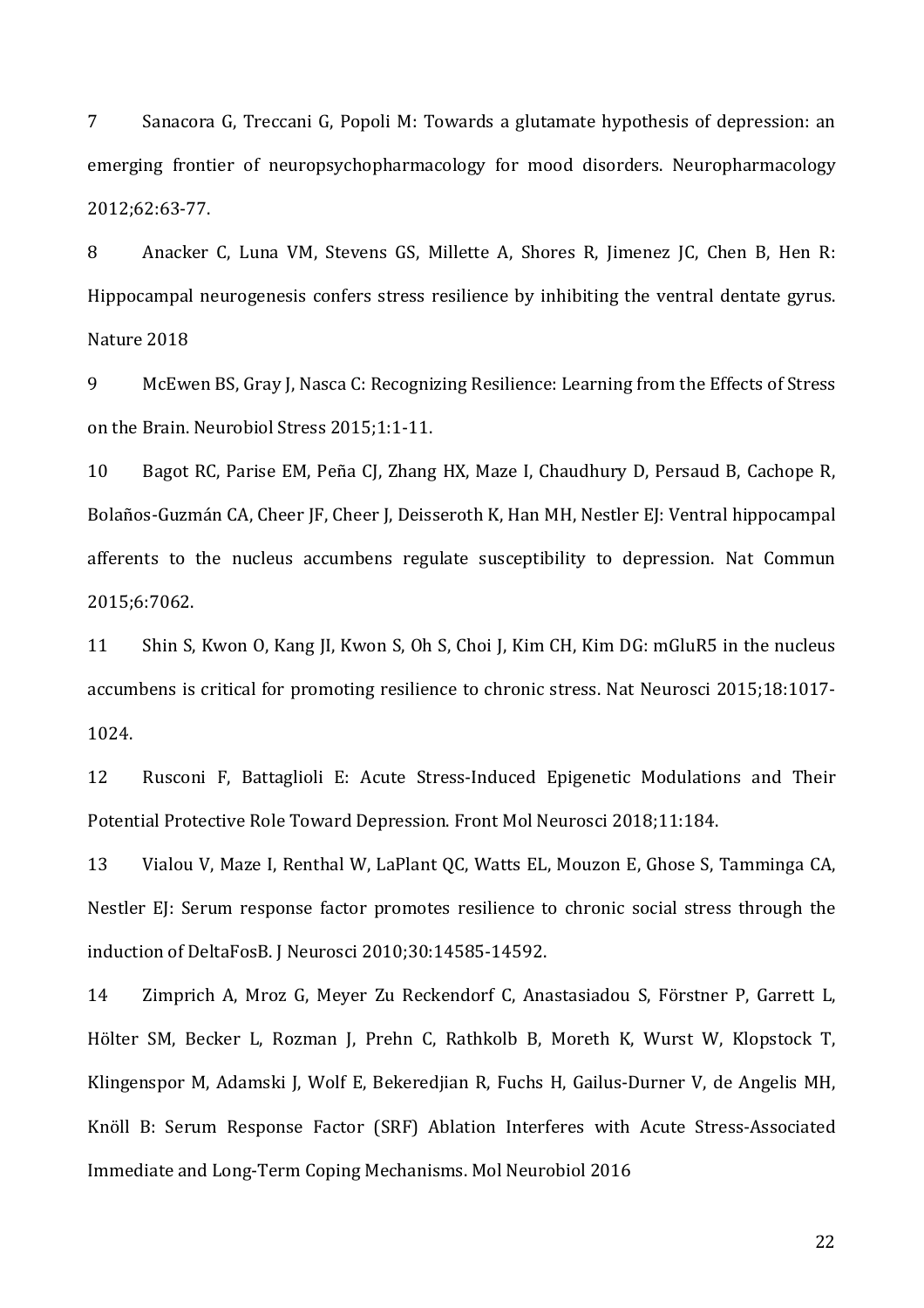15 Saunderson EA, Spiers H, Mifsud KR, Gutierrez-Mecinas M, Trollope AF, Shaikh A, Mill J, Reul JM: Stress-induced gene expression and behavior are controlled by DNA methylation and methyl donor availability in the dentate gyrus. Proc Natl Acad Sci U S A 2016;113:4830-4835.

16 Ramanan N, Shen Y, Sarsfield S, Lemberger T, Schütz G, Linden DJ, Ginty DD: SRF mediates activity-induced gene expression and synaptic plasticity but not neuronal viability. Nat Neurosci 2005;8:759-767.

17 Knöll B, Nordheim A: Functional versatility of transcription factors in the nervous system: the SRF paradigm. Trends Neurosci 2009;32:432-442.

18 Rusconi F, Grillo B, Ponzoni L, Bassani S, Toffolo E, Paganini L, Mallei A, Braida D, Passafaro M, Popoli M, Sala M, Battaglioli E: LSD1 modulates stress-evoked transcription of immediate early genes and emotional behavior. Proc Natl Acad Sci U S A 2016;113:3651-3656.

19 Guan JS, Haggarty SJ, Giacometti E, Dannenberg JH, Joseph N, Gao J, Nieland TJ, Zhou Y, Wang X, Mazitschek R, Bradner JE, DePinho RA, Jaenisch R, Tsai LH: HDAC2 negatively regulates memory formation and synaptic plasticity. Nature 2009;459:55-60.

20 Rusconi F, Grillo B, Toffolo E, Mattevi A, Battaglioli E: NeuroLSD1: Splicing-Generated Epigenetic Enhancer of Neuroplasticity. Trends Neurosci 2017;40:28-38.

21 Johansen FE, Prywes R: Identification of transcriptional activation and inhibitory domains in serum response factor (SRF) by using GAL4-SRF constructs. Mol Cell Biol 1993;13:4640-4647.

22 Shaw PE, Frasch S, Nordheim A: Repression of c-fos transcription is mediated through p67SRF bound to the SRE. EMBO [1989;8:2567-2574.

23 Liao J, Hodge C, Meyer D, Ho PS, Rosenspire K, Schwartz J: Growth hormone regulates ternary complex factors and serum response factor associated with the c-fos serum response element. J Biol Chem 1997;272:25951-25958.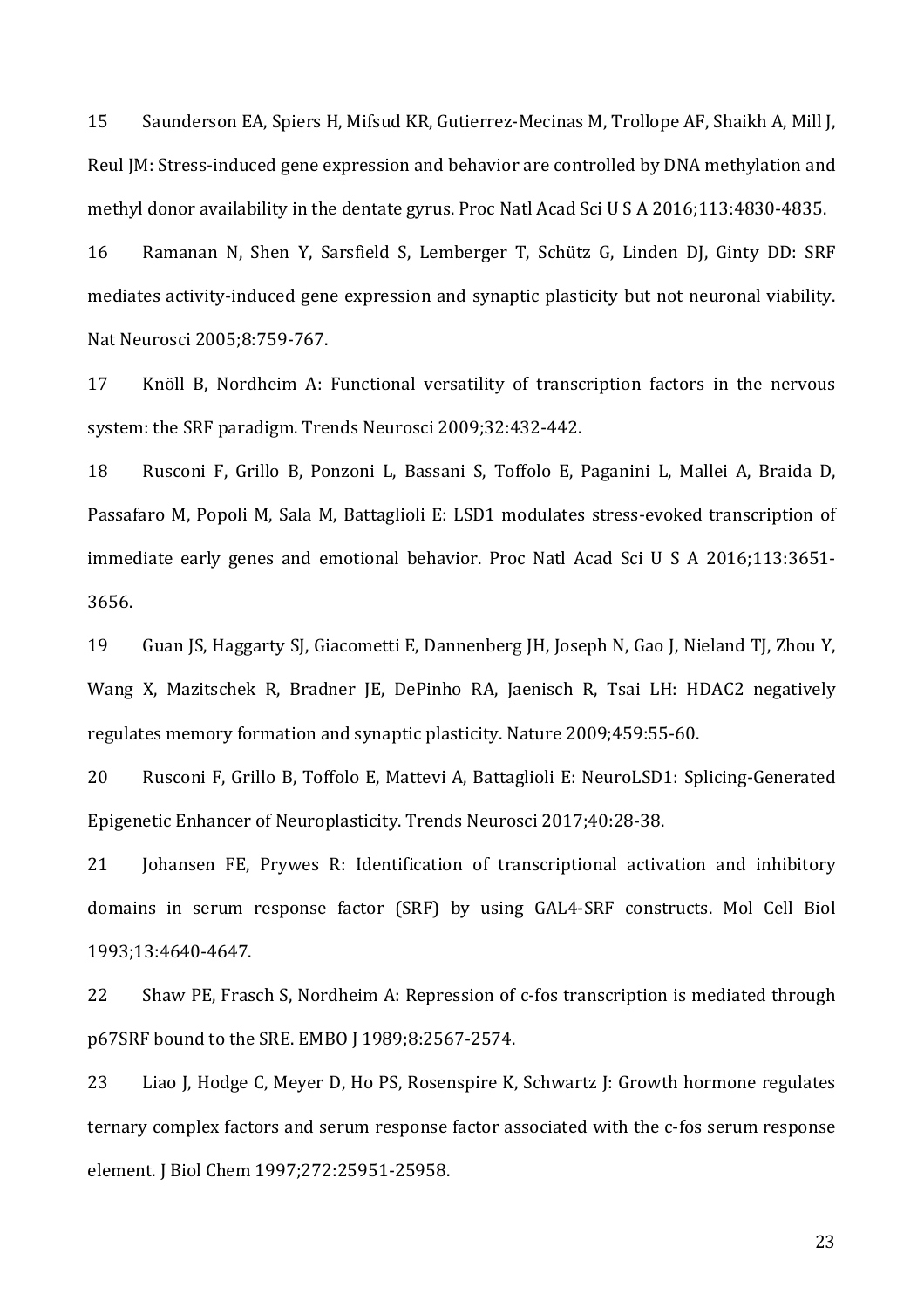24 Kalita K, Kharebava G, Zheng JJ, Hetman M: Role of megakaryoblastic acute leukemia-1 in ERK1/2-dependent stimulation of serum response factor-driven transcription by BDNF or increased synaptic activity. J Neurosci 2006;26:10020-10032.

25 Kalita K, Kuzniewska B, Kaczmarek L: MKLs: co-factors of serum response factor (SRF) in neuronal responses. Int J Biochem Cell Biol 2012;44:1444-1447.

26 Belaguli NS, Zhou W, Trinh TH, Majesky MW, Schwartz RJ: Dominant negative murine serum response factor: alternative splicing within the activation domain inhibits transactivation of serum response factor binding targets. Mol Cell Biol 1999;19:4582-4591.

27 Esnault C, Gualdrini F, Horswell S, Kelly G, Stewart A, East P, Matthews N, Treisman R: ERK-Induced Activation of TCF Family of SRF Cofactors Initiates a Chromatin Modification Cascade Associated with Transcription. Mol Cell 2017;65:1081-1095.e1085.

28 Janknecht R, Nordheim A: Elk-1 protein domains required for direct and SRF-assisted DNA-binding. Nucleic Acids Res 1992;20:3317-3324.

29 Ianknecht R, Ernst WH, Pingoud V, Nordheim A: Activation of ternary complex factor Elk-1 by MAP kinases. EMBO J 1993;12:5097-5104.

30 Pilotto S, Speranzini V, Marabelli C, Rusconi F, Toffolo E, Grillo B, Battaglioli E, Mattevi A: LSD1/KDM1A mutations associated to a newly described form of intellectual disability impair demethylase activity and binding to transcription factors. Hum Mol Genet 2016

31 Rusconi F, Mancinelli E, Colombo G, Cardani R, Da Riva L, Bongarzone I, Meola G, Zippel R: Proteome profile in Myotonic Dystrophy type 2 myotubes reveals dysfunction in protein processing and mitochondrial pathways. Neurobiol Dis 2010;38:273-280.

32 Rusconi F, Paganini L, Braida D, Ponzoni L, Toffolo E, Maroli A, Landsberger N, Bedogni F, Turco E, Pattini L, Altruda F, De Biasi S, Sala M, Battaglioli E: LSD1 Neurospecific Alternative Splicing Controls Neuronal Excitability in Mouse Models of Epilepsy. Cereb Cortex 2014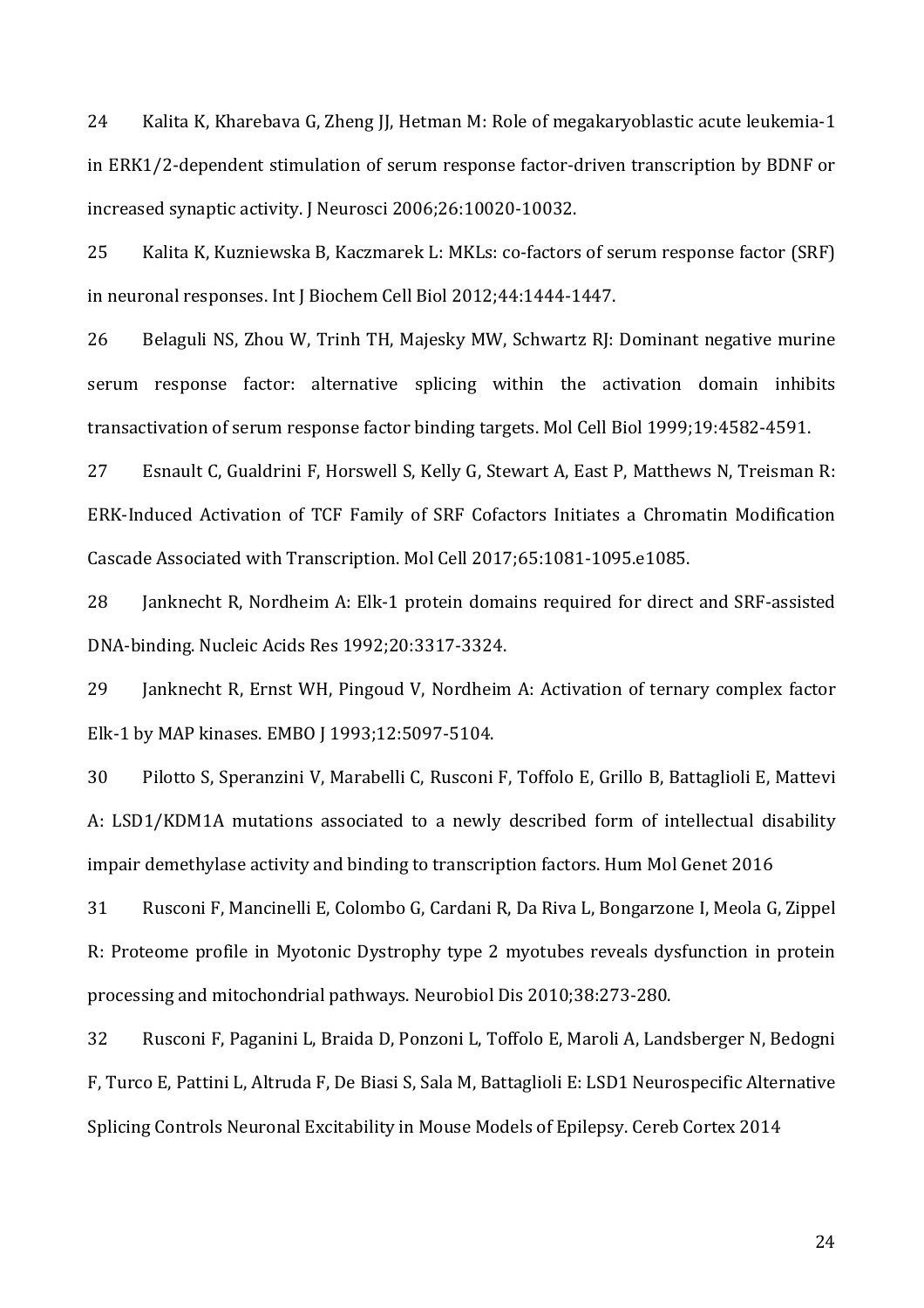33 Bassani S, Cwetsch AW, Gerosa L, Serratto GM, Folci A, Hall IF, Mazzanti M, Cancedda L, Passafaro M: The female epilepsy protein PCDH19 is a new GABAAR-binding partner that regulates GABAergic transmission as well as migration and morphological maturation of hippocampal neurons. Hum Mol Genet 2018;27:1027-1038.

34 Toffolo E, Rusconi F, Paganini L, Tortorici M, Pilotto S, Heise C, Verpelli C, Tedeschi G, Maffioli E, Sala C, Mattevi A, Battaglioli E: Phosphorylation of neuronal Lysine-Specific Demethylase 1LSD1/KDM1A impairs transcriptional repression by regulating interaction with CoREST and histone deacetylases HDAC1/2. J Neurochem 2014;128:603-616.

35 Zibetti C, Adamo A, Binda C, Forneris F, Toffolo E, Verpelli C, Ginelli E, Mattevi A, Sala C, Battaglioli E: Alternative splicing of the histone demethylase LSD1/KDM1 contributes to the modulation of neurite morphogenesis in the mammalian nervous system. J Neurosci 2010;30:2521-2532.

36 Brewer GJ, Torricelli JR, Evege EK, Price PJ: Optimized survival of hippocampal neurons in B27-supplemented Neurobasal, a new serum-free medium combination. J Neurosci Res 1993;35:567-576.

37 Lois C, Hong El, Pease S, Brown El, Baltimore D; Germline transmission and tissuespecific expression of transgenes delivered by lentiviral vectors. Science 2002;295:868-872.

38 Berton O, McClung CA, Dileone RJ, Krishnan V, Renthal W, Russo SJ, Graham D, Tsankova NM, Bolanos CA, Rios M, Monteggia LM, Self DW, Nestler EJ: Essential role of BDNF in the mesolimbic dopamine pathway in social defeat stress. Science 2006;311:864-868.

39 Stritt C, Stern S, Harting K, Manke T, Sinske D, Schwarz H, Vingron M, Nordheim A, Knöll B: Paracrine control of oligodendrocyte differentiation by SRF-directed neuronal gene expression. Nat Neurosci 2009;12:418-427.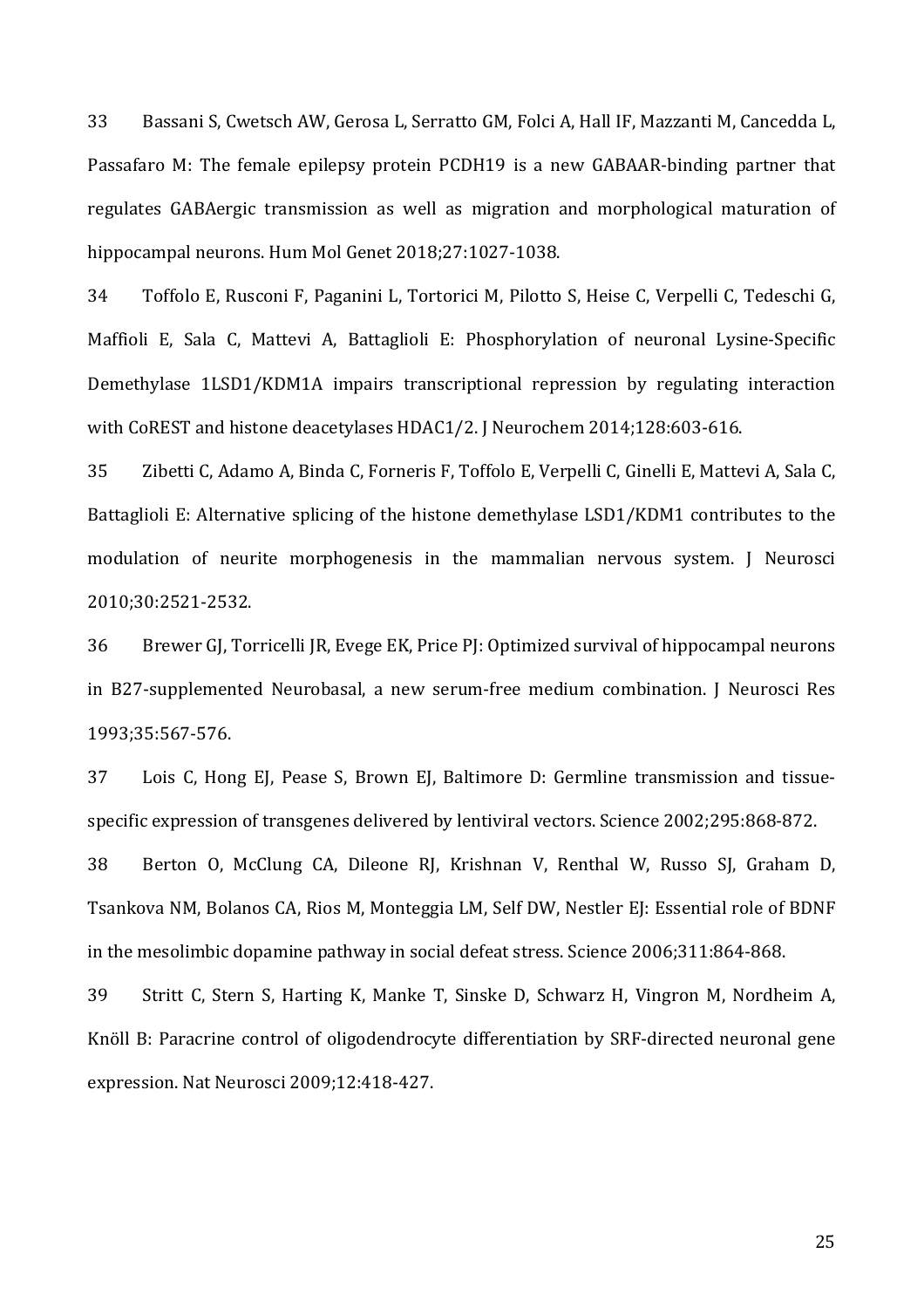40 Meyer zu Reckendorf C, Anastasiadou S, Bachhuber F, Franz-Wachtel M, Macek B, Knöll B: Proteomic analysis of SRF associated transcription complexes identified TFII-I as modulator of SRF function in neurons. Eur J Cell Biol 2016;95:42-56.

41 Davis FJ, Gupta M, Camoretti-Mercado B, Schwartz RJ, Gupta MP: Calcium/calmodulindependent protein kinase activates serum response factor transcription activity by its dissociation from histone deacetylase, HDAC4. Implications in cardiac muscle gene regulation during hypertrophy. J Biol Chem 2003;278:20047-20058.

42 Kuzniewska B, Nader K, Dabrowski M, Kaczmarek L, Kalita K: Adult Deletion of SRF Increases Epileptogenesis and Decreases Activity-Induced Gene Expression. Mol Neurobiol 2016;53:1478-1493.

43 Li CL, Sathyamurthy A, Oldenborg A, Tank D, Ramanan N: SRF phosphorylation by glycogen synthase kinase-3 promotes axon growth in hippocampal neurons. J Neurosci 2014;34:4027-4042.

44 Wang J, Telese F, Tan Y, Li W, Jin C, He X, Basnet H, Ma Q, Merkurjev D, Zhu X, Liu Z, Zhang J, Ohgi K, Taylor H, White RR, Tazearslan C, Suh Y, Macfarlan TS, Pfaff SL, Rosenfeld MG: LSD1n is an H4K20 demethylase regulating memory formation via transcriptional elongation control. Nat Neurosci 2015;18:1256-1264.

45 Olson EN, Nordheim A: Linking actin dynamics and gene transcription to drive cellular motile functions. Nat Rev Mol Cell Biol 2010;11:353-365.

46 Scandaglia M, Benito E, Morenilla-Palao C, Fiorenza A, Del Blanco B, Coca Y, Herrera E, Barco A: Fine-tuned SRF activity controls asymmetrical neuronal outgrowth: implications for cortical migration, neural tissue lamination and circuit assembly. Sci Rep 2015;5:17470.

47 Del Blanco B, Guiretti D, Tomasoni R, Lopez-Cascales MT, Muñoz-Viana R, Lipinski M, Scandaglia M, Coca Y, Olivares R, Valor LM, Herrera E, Barco A: CBP and SRF co-regulate dendritic growth and synaptic maturation. Cell Death Differ 2019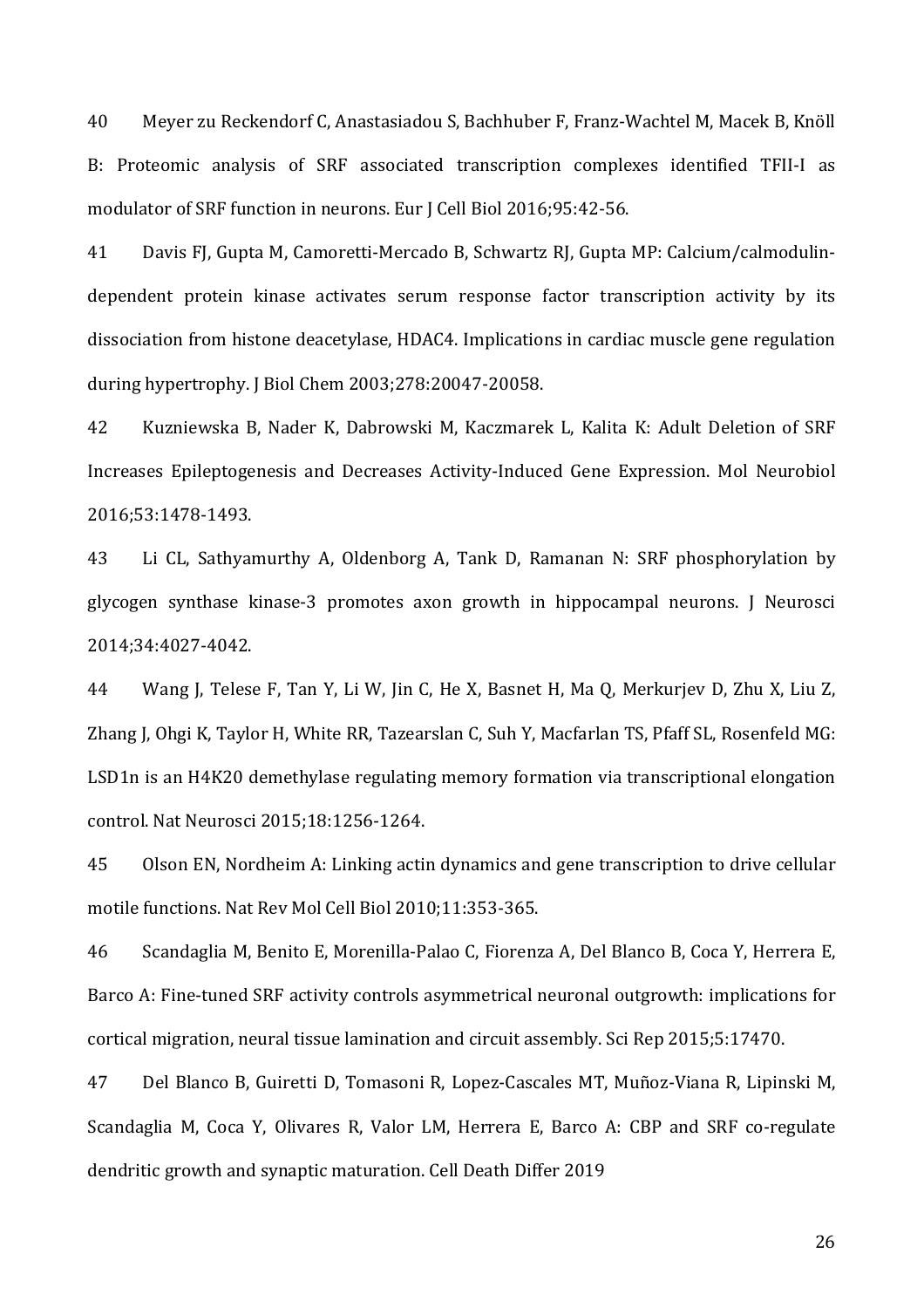48 Cahill ME, Walker DM, Gancarz AM, Wang ZJ, Lardner CK, Bagot RC, Neve RL, Dietz DM, Nestler EJ: The dendritic spine morphogenic effects of repeated cocaine use occur through the regulation of serum response factor signaling. Mol Psychiatry 2018;23:1474-1486.

49 Cahill ME, Walker DM, Gancarz AM, Wang ZJ, Lardner CK, Bagot RC, Neve RL, Dietz DM, Nestler EJ: The dendritic spine morphogenic effects of repeated cocaine use occur through the regulation of serum response factor signaling. Mol Psychiatry 2017

50 Kaneda M, Sakagami H, Hida Y, Ohtsuka T, Satou N, Ishibashi Y, Fukuchi M, Krysiak A, Ishikawa M, Ihara D, Kalita K, Tabuchi A: Synaptic localisation of SRF coactivators, MKL1 and MKL2, and their role in dendritic spine morphology. Sci Rep 2018;8:727.

51 Davis S, Vanhoutte P, Pages C, Caboche J, Laroche S: The MAPK/ERK cascade targets both Elk-1 and cAMP response element-binding protein to control long-term potentiationdependent gene expression in the dentate gyrus in vivo. J Neurosci 2000;20:4563-4572.

52 Richardson CL, Tate WP, Mason SE, Lawlor PA, Dragunow M, Abraham WC: Correlation between the induction of an immediate early gene, zif/268, and long-term potentiation in the dentate gyrus. Brain Res 1992;580:147-154.

53 Abraham WC, Dragunow M, Tate WP: The role of immediate early genes in the stabilization of long-term potentiation. Mol Neurobiol 1991;5:297-314.

54 Ovtscharoff W, Segal M, Goldin M, Helmeke C, Kreher U, Greenberger V, Herzog A, Michaelis B, Braun K: Electron microscopic 3D-reconstruction of dendritic spines in cultured hippocampal neurons undergoing synaptic plasticity. Dev Neurobiol 2008;68:870-876.

55 Appleby VI, Corrêa SA, Duckworth JK, Nash JE, Noël J, Fitzjohn SM, Collingridge GL, Molnár E: LTP in hippocampal neurons is associated with a CaMKII-mediated increase in GluA1 surface expression. J Neurochem 2011;116:530-543.

56 Molnár E: Long-term potentiation in cultured hippocampal neurons. Semin Cell Dev Biol 2011;22:506-513.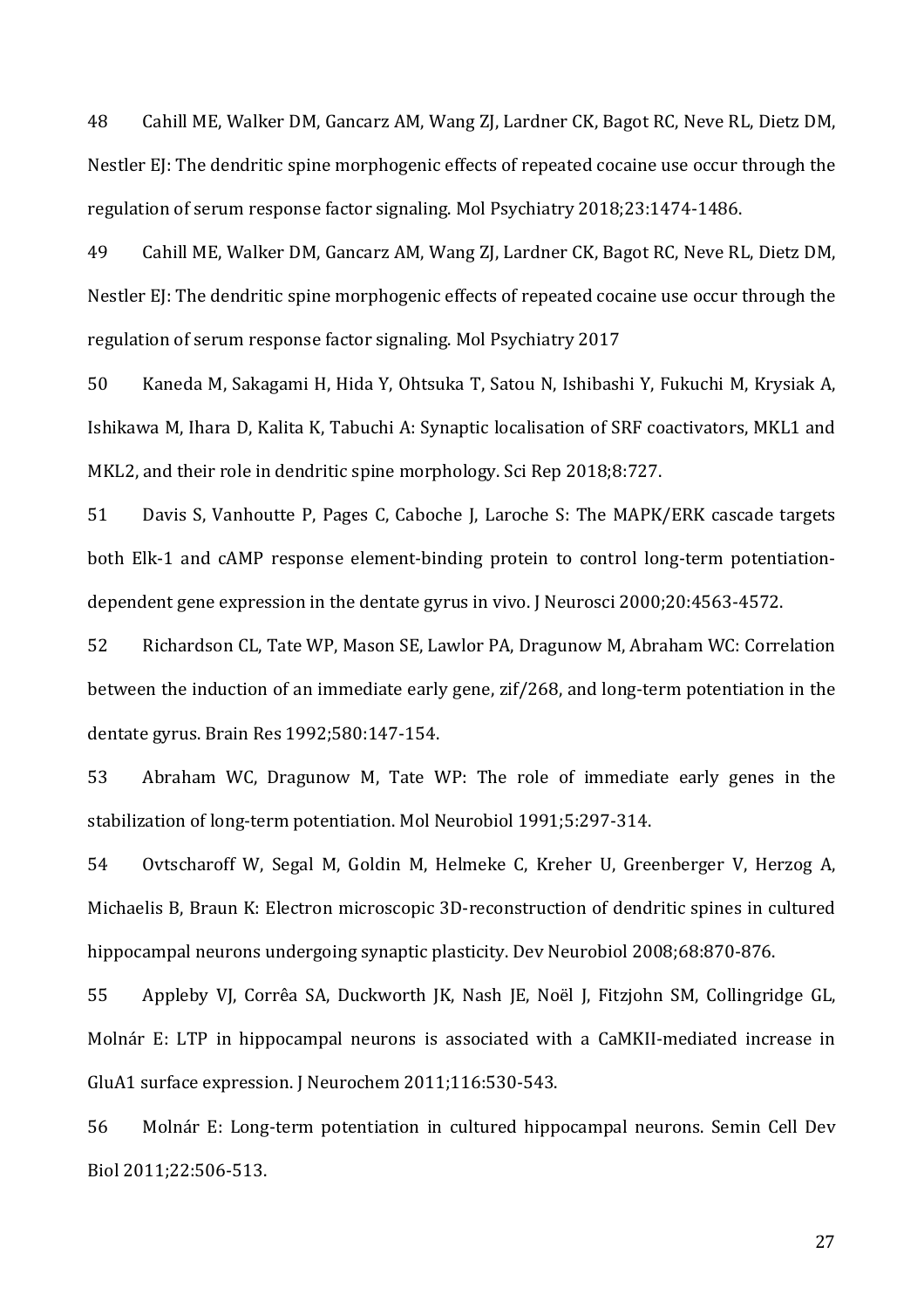57 Hunter RG, McCarthy KJ, Milne TA, Pfaff DW, McEwen BS: Regulation of hippocampal H3 histone methylation by acute and chronic stress. Proc Natl Acad Sci U S A 2009;106:20912-20917.

58 Krishnan V, Han MH, Graham DL, Berton O, Renthal W, Russo SJ, Laplant Q, Graham A, Lutter M, Lagace DC, Ghose S, Reister R, Tannous P, Green TA, Neve RL, Chakravarty S, Kumar A, Eisch AJ, Self DW, Lee FS, Tamminga CA, Cooper DC, Gershenfeld HK, Nestler EJ: Molecular adaptations underlying susceptibility and resistance to social defeat in brain reward regions. Cell 2007;131:391-404.

59 Knöll B, Kretz O, Fiedler C, Alberti S, Schütz G, Frotscher M, Nordheim A: Serum response factor controls neuronal circuit assembly in the hippocampus. Nat Neurosci 2006;9:195-204.

60 Parkitna JR, Bilbao A, Rieker C, Engblom D, Piechota M, Nordheim A, Spanagel R, Schütz G: Loss of the serum response factor in the dopamine system leads to hyperactivity. FASEB I 2010;24:2427-2435.

61 Janknecht R, Hipskind RA, Houthaeve T, Nordheim A, Stunnenberg HG: Identification of multiple SRF N-terminal phosphorylation sites affecting DNA binding properties. EMBO J 1992;11:1045-1054.

62 Li W, Xu X, Pozzo-Miller L: Excitatory synapses are stronger in the hippocampus of Rett syndrome mice due to altered synaptic trafficking of AMPA-type glutamate receptors. Proc Natl Acad Sci U S A 2016;113:E1575-1584.

63 Xu X, Pozzo-Miller L: EEA1 restores homeostatic synaptic plasticity in hippocampal neurons from Rett syndrome mice. J Physiol 2017;595:5699-5712.

64 Musazzi L, Tornese P, Sala N, Popoli M: Acute or Chronic? A Stressful Question. Trends Neurosci 2017;40:525-535.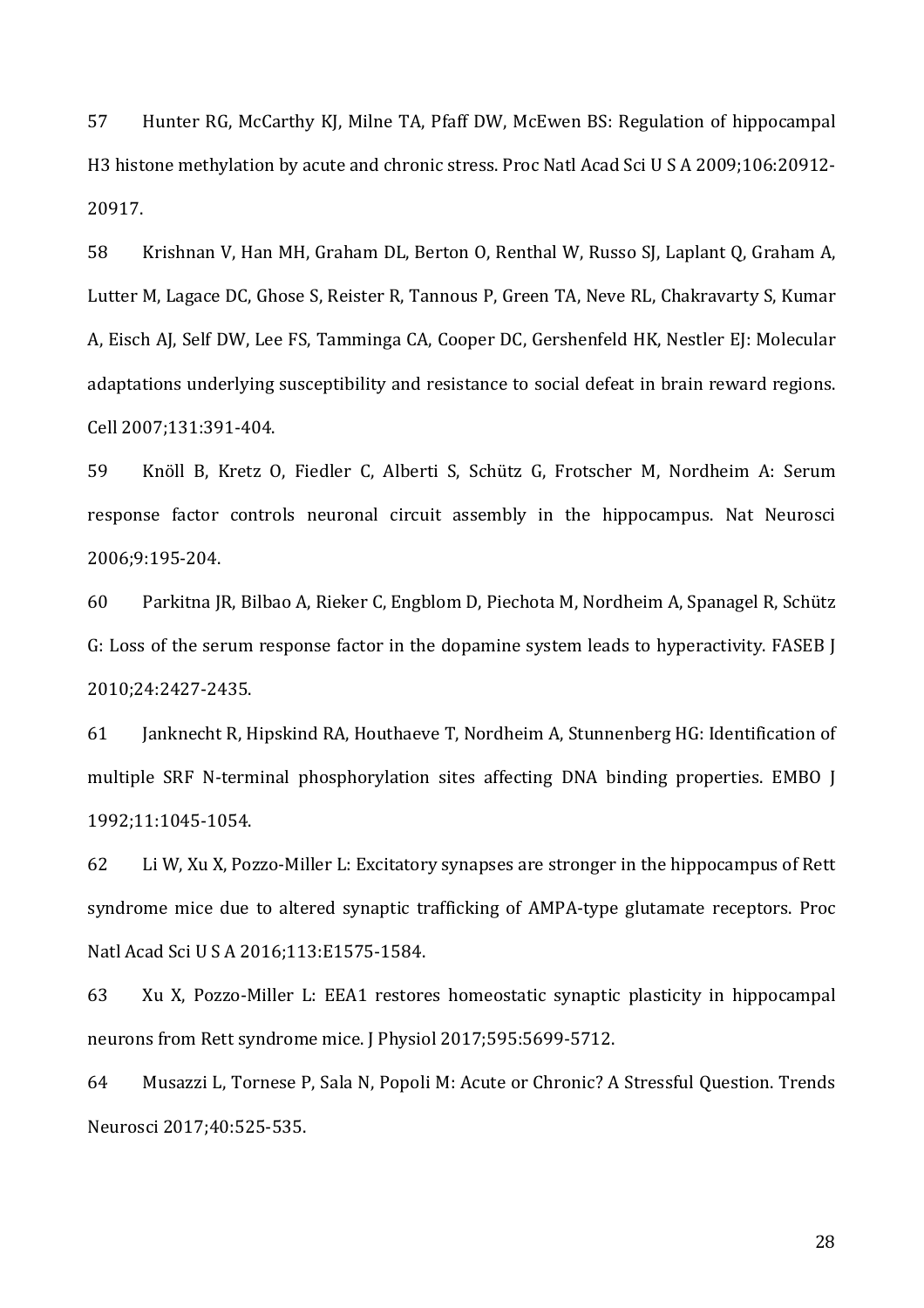65 Hyman S: Mental health: depression needs large human-genetics studies. Nature 2014;515:189-191.

66 DiLuca M, Olesen J: The cost of brain diseases: a burden or a challenge? Neuron 2014;82:1205-1208.

67 Vialou V, Feng J, Robison AJ, Nestler EJ: Epigenetic mechanisms of depression and antidepressant action. Annu Rev Pharmacol Toxicol 2013;53:59-87.

#### **Figure Legends**

Fig. 1 Alternative splicing-generated SRFΔ5 is preferentially expressed in brain tissues **and modulated during development.** A) Schematic representation of splicing event generating SRFΔ5. B) Endogenous SRF and SRFΔ5 proteins in human, rat and mouse hippocampus along with Neuro2a and HeLa cell lines. Recombinant myc-tagged SRF isoforms. C) SRF and SRF $\Delta$ 5 mRNA expression in different non-neuronal and neuronal tissues. D) Electropherogram from purified 159bp SRF-related band shows sequence of SRF $\Delta$ 5 E4 and E6 splice junction skipping of exon E5. E) Histogram showing SRF and SRF $\Delta$ 5 relative percentages in non-neuronal and neuronal tissues. F-G) Developmental modulation of SRF and SRF $\Delta$ 5 mRNA and protein ratio in mouse hippocampus. Data are presented as mean  $\pm$ SEM; \*,#p< 0.05, \*\*p< 0.01, \*\*\*,###p< 0.001, one-way ANOVA, Bonferroni post hoc test, \* referred to PN 1-8 group,  $*$  referred to PN 9-15; (n=3 to 11 mice per condition). H) Differential susceptibility of endogenous SRF and SRF $\Delta$ 5 proteins to proteasomal degradation in DIV 12 primary rat hippocampal neurons. Data are presented as mean  $\pm$  SEM;  $*p$  < 0.05, Student's t test (n=5 per condition).

Fig. 2 SRFΔ5 is unable to interact with ELK1 co-activator but retains the ability to bind **LSD1, along with CoREST and HDAC2, and forms homo- and hetero-dimers with SRF.** A)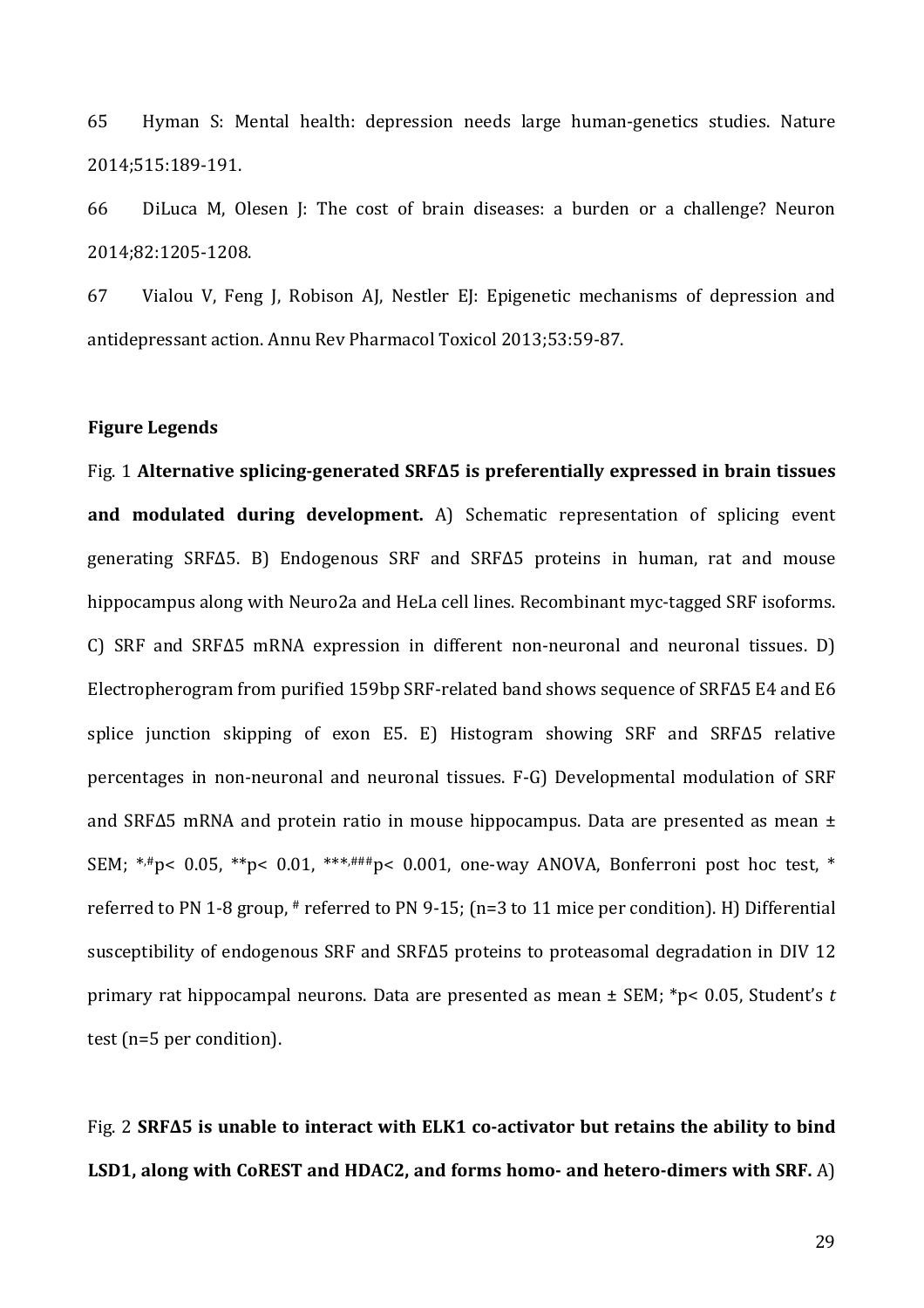Schematic representation of SRF exon structure, protein domain organization and GST-tagged constructs used for interactions analysis, with relative nucleotide and amino acid extension. RD I/II Repression Domain I/II; NLS Nuclear Localization Signal; DBD, DNA-binding Domain; TAD Transactivation Domain. B) Coomassie staining of bacterially expressed GST-tagged proteins. C) GST pull-down analysis of GST-tagged SRF and GST-tagged SRFΔ5 on mouse forebrain protein extract; western blot images showing ELK1; Syp was used as negative control. D) GST pull-down assay showing GST-SRF, GST-SRFΔ5, GST-N-SRF and GST-C-SRF interactions with LSD1, CoREST and HDAC2. E) Neuro2a cells overexpressing HA-tagged and myc-tagged SRF and SRFΔ5 proteins show heterodimers formation between SRF and SRFΔ5 isoforms.

Fig. 3 **SRFΔ5** negatively modulates neuronal morphology and dendritic spine density **increasing combinatorial complexity of SRF repressive function.** A) Sholl-based morphological analysis of GFP-positive hippocampal neurons overexpressing myc-tagged SRF and SRFΔ5; neurons were transfected at DIV4 and analyzed at DIV8. Data are presented as mean  $\pm$  SEM; \*p< 0.05, \*\*p< 0.01 two-way ANOVA, Tukey post hoc test referred to control GFP group B) Spine density analysis of GFP-positive hippocampal neurons overexpressing the same constructs as in (A), neurons were transfected at DIV4 and analyzed at DIV18. Data are presented as mean  $\pm$  SEM;  $^{#}\text{p}$  = 0.01 \*\*\*p < 0.001, one-way ANOVA, Tukey post hoc test, \*referred to GFP condition, #referred to SRF condition. C) Chemical LTP (cLTP) experiments were performed in primary hippocampal neurons transfected at DIV8 with GFP, and myctagged SRF and SRFΔ5, and analyzed at DIV18. For control conditions GFP was used along with SRF and SRF $\Delta$ 5 vectors. Analyses were performed by confocal microscopy. Data are presented as mean  $\pm$  SEM; \*\*p < 0.01, \*\*\*\*p< 0.0001, two-way ANOVA, Tukey post hoc test. §p< 0.05, §§p< 0.01, two-way ANOVA, Tukey post hoc test referred to basal GFP group. D)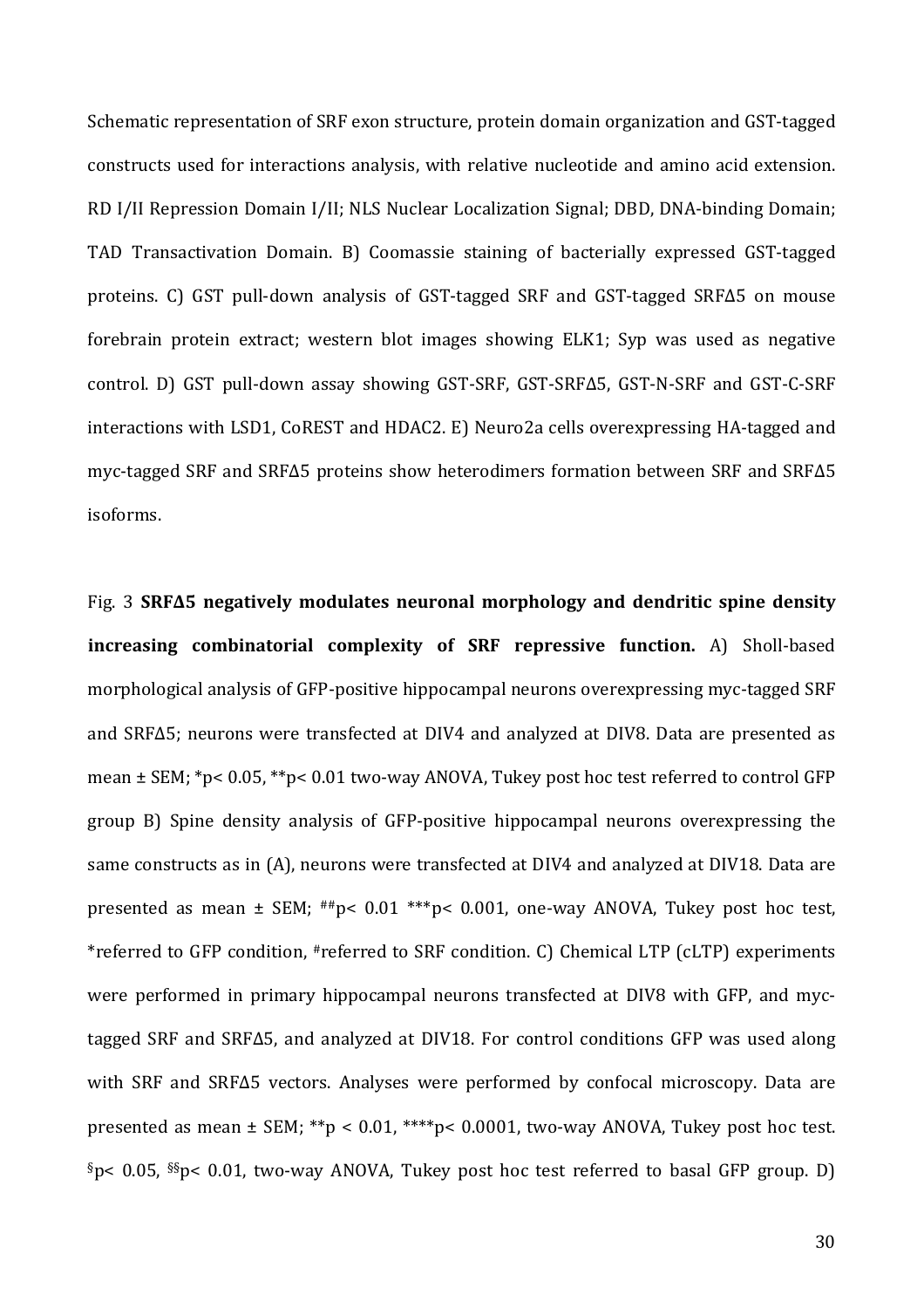Nuclear localization of myc-SRF and myc-SRFΔ5 proteins in DIV18 primary rat hippocampal neurons.

Fig. 4 Acute Social Defeat Stress (ASDS) transiently modifies relative abundance of SRF **and SRFΔ5 proteins in the hippocampus.** A) Total SRF isoforms mRNA (assessed by qRT-PCR) and relative percentage of SRF/SRFΔ5 mRNA (assessed with rqfRT-PCR) after 2, 7 and 7 hrs stress + 24 hrs resting. B) SRF and SRF $\Delta$ 5 protein expression profiles (evaluated by western blot) in control mice and after 2, 7 and 7 hrs stress  $+ 24$  hrs resting. C) Stress-induced transactivation of SRF validated targets c-fos, egr1 and npas4 in the mouse hippocampus after 2 and 7 hrs ASDS and after 24 hrs from the cease of stress. Data are presented as mean  $\pm$  SEM; \*p< 0.05, \*\*p< 0.01, one-way ANOVA, Bonferroni post hoc test. (n=6 to 15 mice per condition).

Fig. 5 Chronic Social Defeat Stress (CSDS) stably modifies SRF and SRF $\Delta$ 5 mRNAs and **proteins in the hippocampus.** A) Total SRF isoforms mRNA (assessed by qRT-PCR) and relative percentage of SRF/SRFΔ5 mRNA (assessed with rqfRT-PCR) in control mice and mice that underwent CSDS ending up in being stress-susceptible (SUS) of resilient (RES) sorted by means of social interaction ratio  $(SIR)$  evaluation. B) SRF and SRF $\Delta$ 5 protein expression profiles (evaluated by western blot) in control mice, SUS and RES. All the gene expression analyses were carried out after 48 hrs from the cease of stress paradigm. C) Hippocampus stable overexpression of SRF validated targets c-fos, egr1 and npas4 48 hrs after the cease of stress. For SIR see table. Data are presented as mean  $\pm$  SEM; \*p< 0.05, \*\*p< 0.01, one-way ANOVA, Bonferroni post hoc test, °p< 0.05 Student's t test. (ctrl mice n=7 SUS mice n=6, RES mice  $n=7$ ).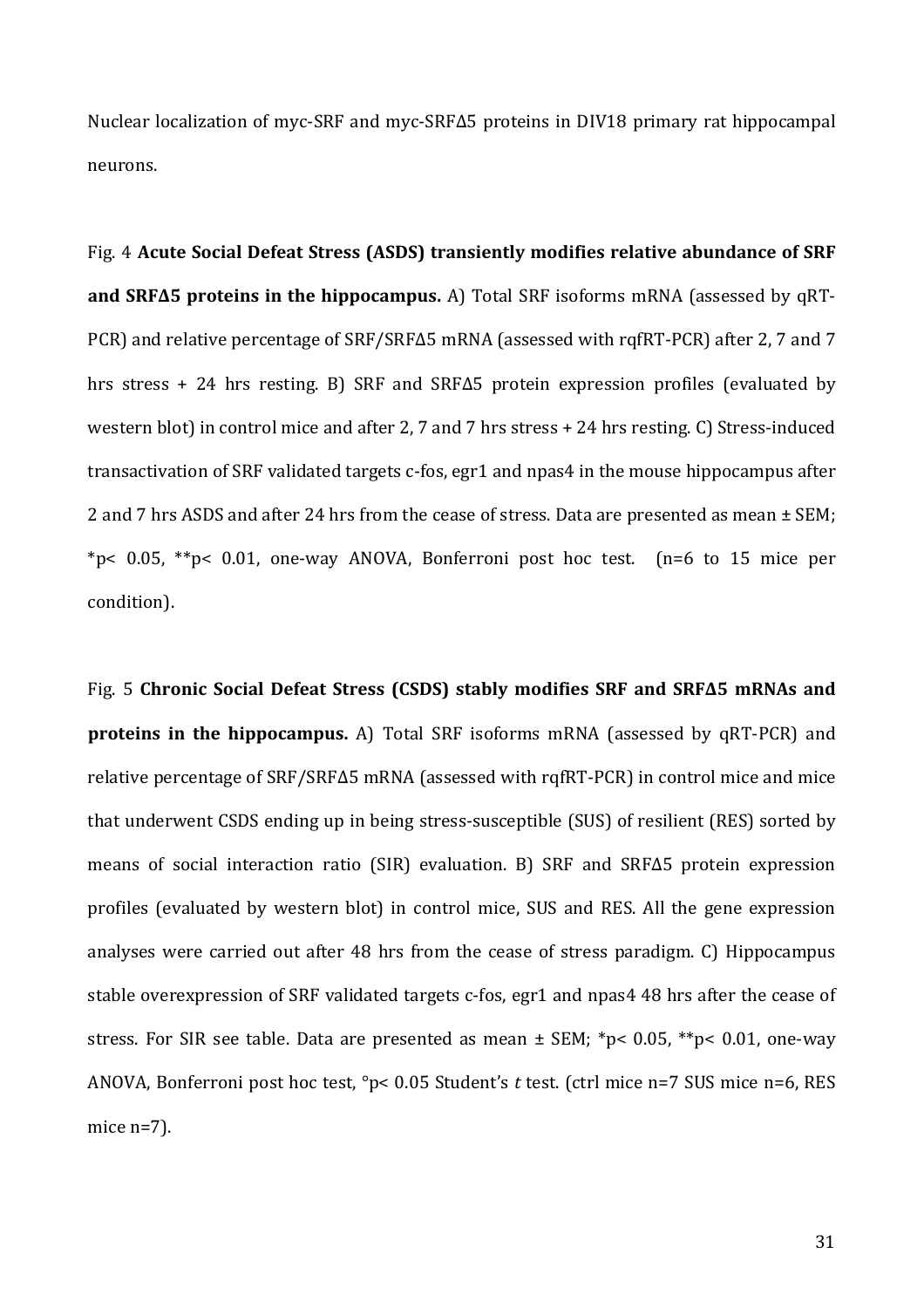Fig.1



Fig. 1 **Alternative splicing-generated SRFΔ5** is preferentially expressed in brain tissues and modulated during development. A) Schematic representation of splicing event generating SRFΔ5. B) Endogenous SRF and SRFΔ5 proteins in human, rat and mouse hippocampus along with Neuro2a and HeLa cell lines. Recombinant myc-tagged SRF isoforms. C) SRF and SRF $\Delta$ 5 mRNA expression in different non-neuronal and neuronal tissues. D) Electropherogram from purified 159bp SRF-related band shows sequence of SRF $\Delta$ 5 E4 and E6 splice junction skipping of exon E5. E) Histogram showing SRF and SRFΔ5 relative percentages in non-neuronal and neuronal tissues. F-G) Developmental modulation of SRF and SRF $\Delta$ 5 mRNA and protein ratio in mouse hippocampus. Data are presented as mean  $\pm$ SEM; \*,#p< 0.05, \*\*p< 0.01, \*\*\*,###p< 0.001, one-way ANOVA, Bonferroni post hoc test, \* referred to PN 1-8 group, # referred to PN 9-15; (n=3 to 11 mice per condition). H) Differential susceptibility of endogenous SRF and SRF $\Delta$ 5 proteins to proteasomal degradation in DIV 12 primary rat hippocampal neurons. Data are presented as mean  $\pm$  SEM; \*p< 0.05, Student's t test (n=5 per condition).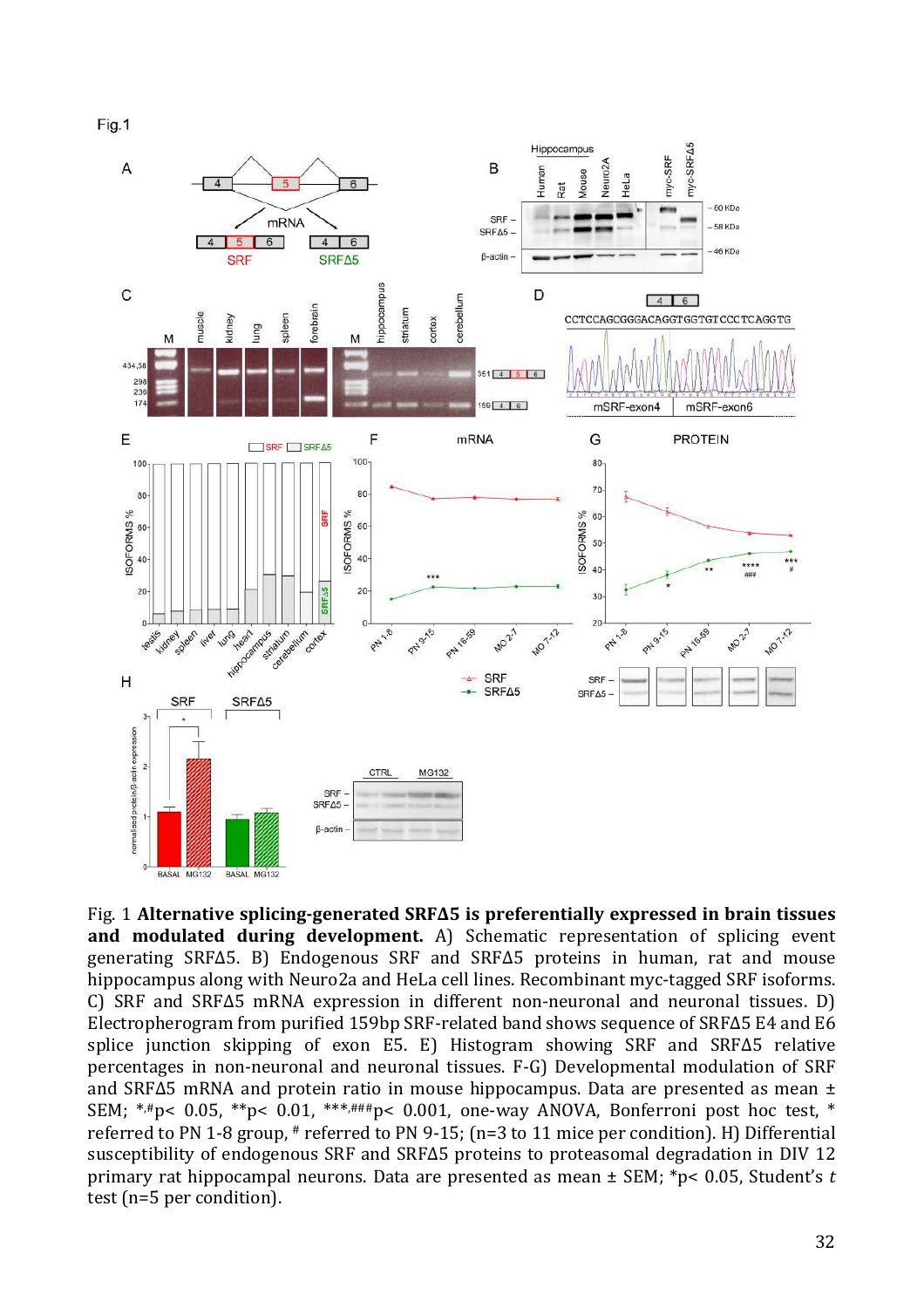

Fig. 2 SRFΔ5 is unable to interact with ELK1 co-activator but retains the ability to bind **LSD1, along with CoREST and HDAC2, and forms homo- and hetero-dimers with SRF.** A) Schematic representation of SRF exon structure, protein domain organization and GST-tagged constructs used for interactions analysis, with relative nucleotide and amino acid extension. RD I/II Repression Domain I/II; NLS Nuclear Localization Signal; DBD, DNA-binding Domain; TAD Transactivation Domain. B) Coomassie staining of bacterially expressed GST-tagged proteins. C) GST pull-down analysis of GST-tagged SRF and GST-tagged SRFΔ5 on mouse forebrain protein extract; western blot images showing ELK1; Syp was used as negative control. D) GST pull-down assay showing GST-SRF, GST-SRFΔ5, GST-N-SRF and GST-C-SRF interactions with LSD1, CoREST and HDAC2. E) Neuro2a cells overexpressing HA-tagged and myc-tagged SRF and SRFΔ5 proteins show heterodimers formation between SRF and SRFΔ5 isoforms.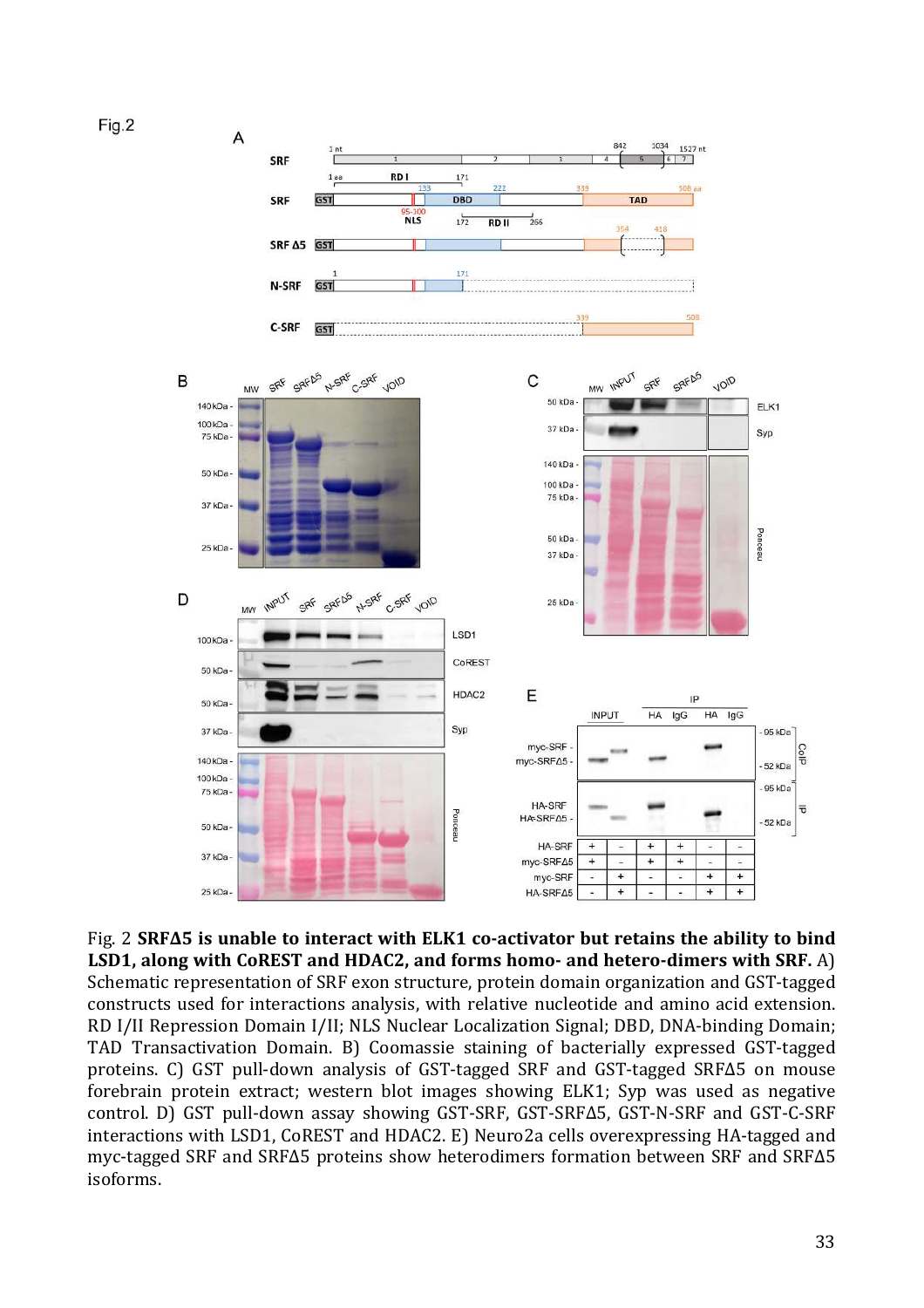

Fig. 3 SRFΔ5 negatively modulates neuronal morphology and dendritic spine density **increasing combinatorial complexity of SRF repressive function.** A) Sholl-based morphological analysis of GFP-positive hippocampal neurons overexpressing myc-tagged SRF and SRF $\Delta$ 5; neurons were transfected at DIV4 and analyzed at DIV8. Data are presented as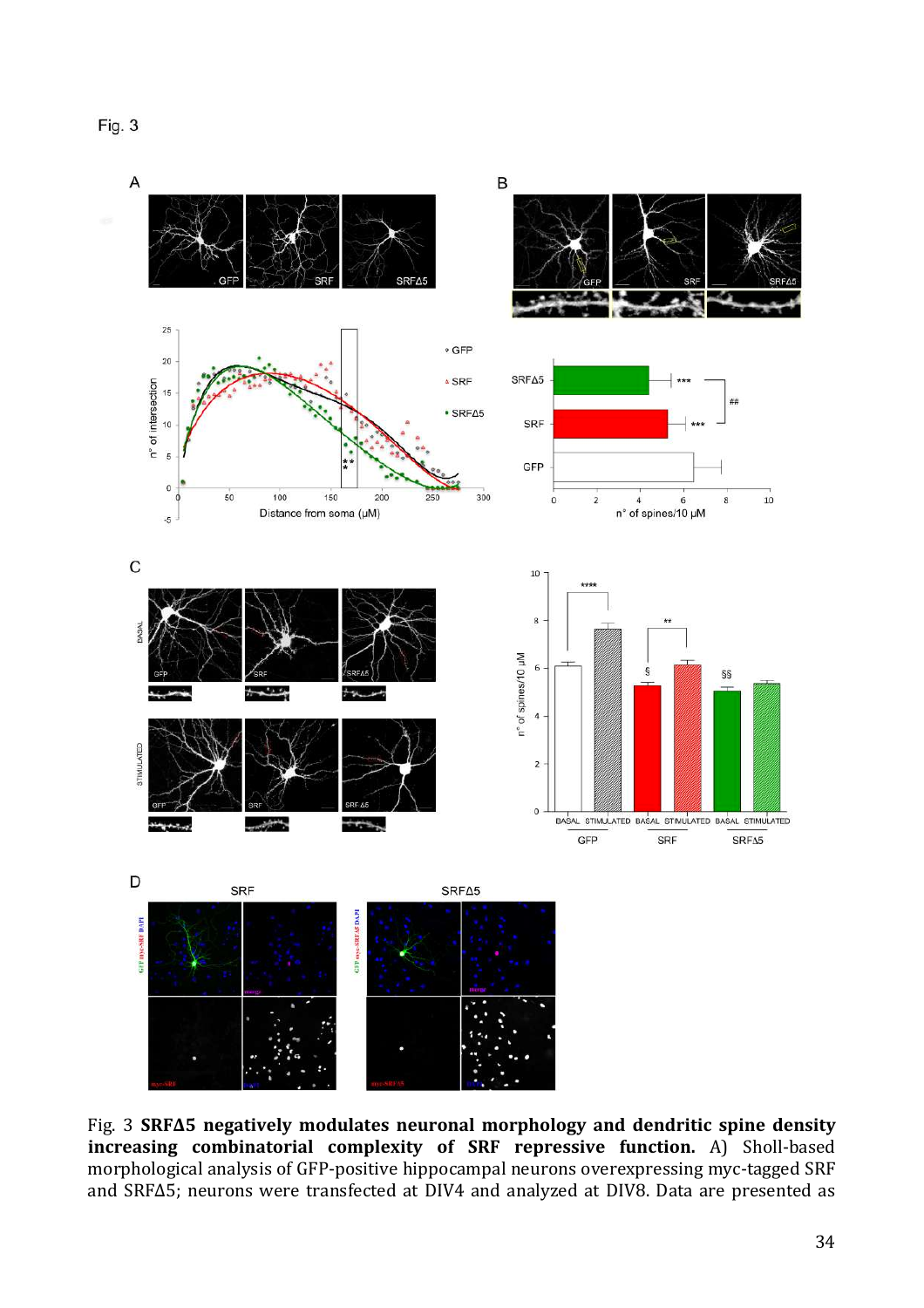mean  $\pm$  SEM; \*p< 0.05, \*\*p< 0.01 two-way ANOVA, Tukey post hoc test referred to control GFP group B) Spine density analysis of GFP-positive hippocampal neurons overexpressing the same constructs as in (A), neurons were transfected at DIV4 and analyzed at DIV18. Data are presented as mean  $\pm$  SEM; ##p< 0.01 \*\*\*p< 0.001, one-way ANOVA, Tukey post hoc test, \*referred to GFP condition, #referred to SRF condition. C) Chemical LTP (cLTP) experiments were performed in primary hippocampal neurons transfected at DIV8 with GFP, and myctagged SRF and SRFΔ5, and analyzed at DIV18. For control conditions GFP was used along with SRF and SRF $\Delta$ 5 vectors. Analyses were performed by confocal microscopy. Data are presented as mean  $\pm$  SEM; \*\*p < 0.01, \*\*\*\*p < 0.0001, two-way ANOVA, Tukey post hoc test.  $\S$ p< 0.05,  $\S$ s $p$ < 0.01, two-way ANOVA, Tukey post hoc test referred to basal GFP group. D) Nuclear localization of myc-SRF and myc-SRF∆5 proteins in DIV18 primary rat hippocampal neurons.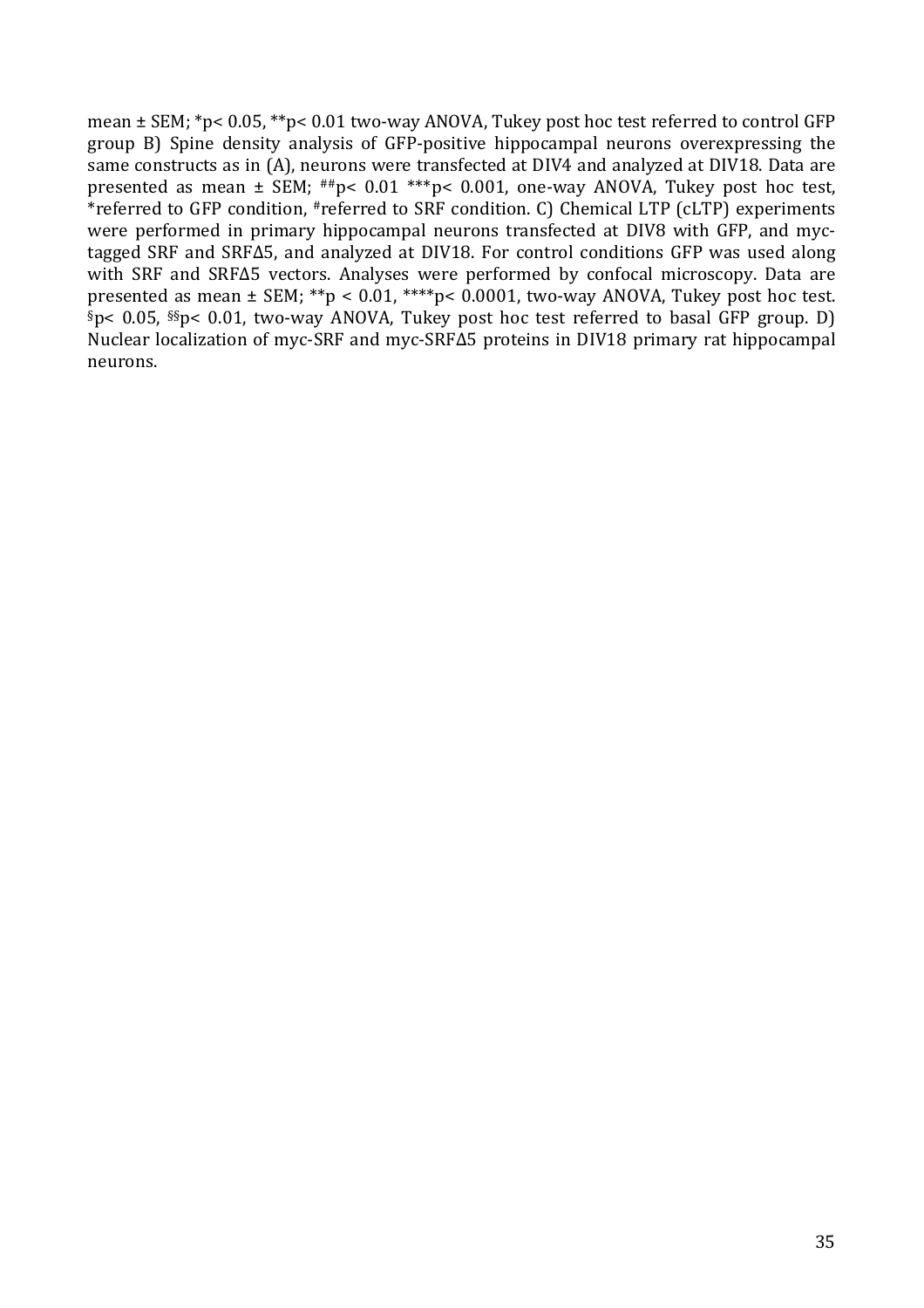Fig.4



Fig. 4 Acute Social Defeat Stress (ASDS) transiently modifies relative abundance of SRF **and SRFΔ5 proteins in the hippocampus.** A) Total SRF isoforms mRNA (assessed by qRT-PCR) and relative percentage of SRF/SRF $\Delta$ 5 mRNA (assessed with rqfRT-PCR) after 2, 7 and 7 hrs stress + 24 hrs resting. B) SRF and SRFΔ5 protein expression profiles (evaluated by western blot) in control mice and after 2, 7 and 7 hrs stress  $+ 24$  hrs resting. C) Stress-induced transactivation of SRF validated targets c-fos, egr1 and npas4 in the mouse hippocampus after 2 and 7 hrs ASDS and after 24 hrs from the cease of stress. Data are presented as mean  $\pm$  SEM; \*p< 0.05, \*\*p< 0.01, one-way ANOVA, Bonferroni post hoc test. (n=6 to 15 mice per condition).